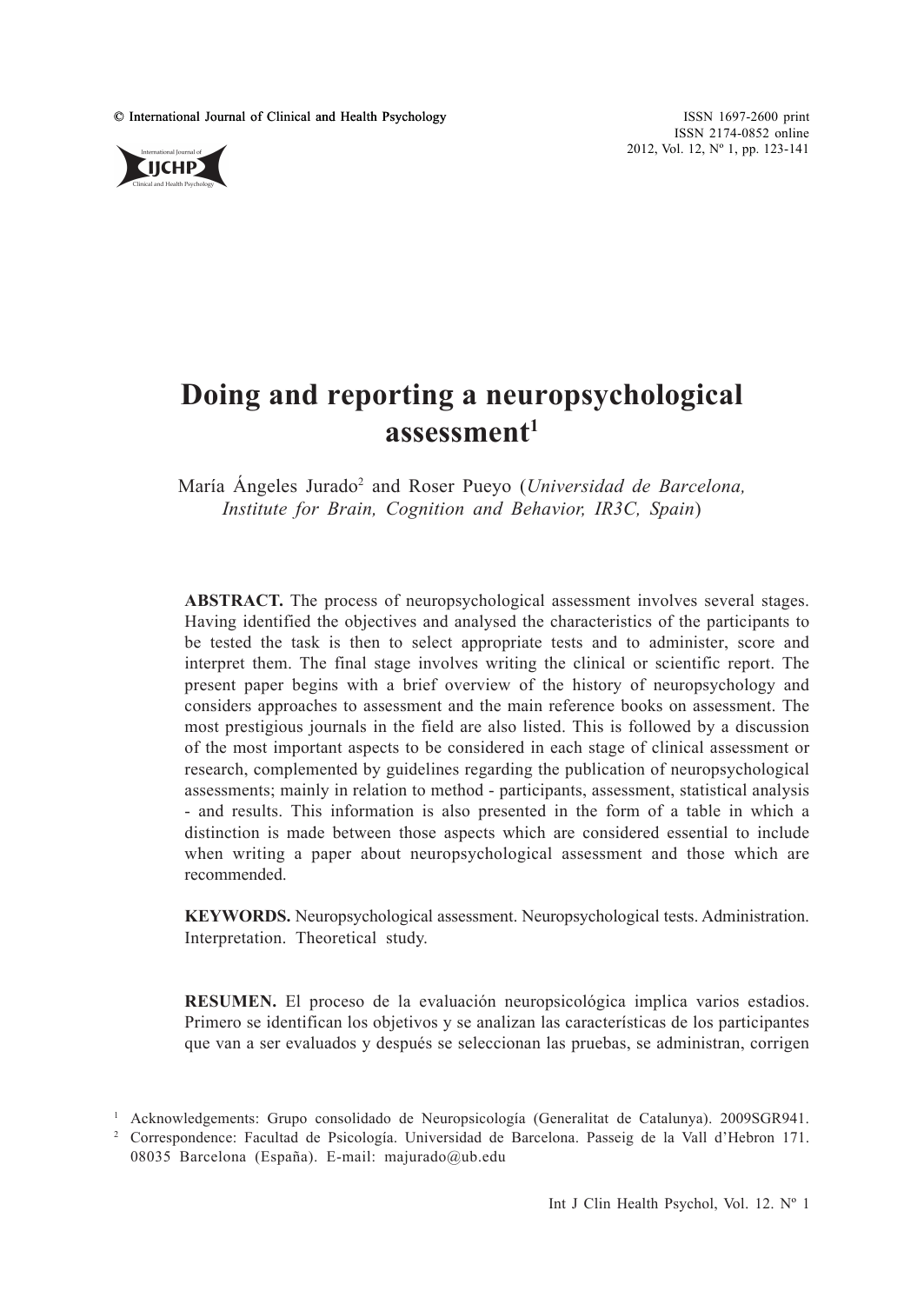e interpretan. El último paso es la redacción de un informe clínico o científico. El presente trabajo comienza con una breve reseña de la historia de la neuropsicología, considera los enfoques de la evaluación y los principales manuales de referencia en evaluación. También se listan las mejores revistas de la especialidad. Continúa con un apartado en el que se explican los aspectos más relevantes para las distintas fases de la evaluación clínica o de investigación y finaliza exponiendo unas pautas sobre aspectos específicos de la publicación de evaluaciones neuropsicológicas, principalmente en relación a los apartados de método – participantes, evaluación, análisis estadístico- y resultados. Esta información se puede consultar en una tabla anexa en la que se diferencia entre la información que consideramos necesaria para publicar sobre evaluación neuropsicológica y aquélla aconsejable aunque no imprescindible.

**PALABRAS CLAVE**. Evaluación neuropsicológica. Tests neuropsicológicos. Administración. Interpretación. Estudio teórico.

The term *neuropsychology* was first used in 1913, and by the 1940s it had already acquired a specific meaning. This led in 1967 to the creation of the International Neuropsychological Society, which currently has over 4,500 members, mostly clinical neuropsychologists but also researchers and associated professionals. In 1980 the American Psychological Association (APA) established the Division of Clinical Neuropsychology (Division 40), which was followed in 1987 by the definition of the specialty and its competencies. The Houston Conference of 1988 saw a redefinition of the specialty, its competencies, the basic training required and the accreditation procedures, and produced the following description: «A clinical neuropsychologist is a professional psychologist trained in the science of brain-behaviour relationships. The clinical neuropsychologist specializes in the application of assessment and intervention principles based on the scientific study of human behaviour across the life span as it relates to normal and abnormal functioning of the human central nervous system» (Executive Committee of Division 40 of the APA, 1989).

In the North America clinical neuropsychological assessment emerged out of the field of psychology and its interest in following standardized procedures. At the same time, however, a school of neuropsychology was developed in Russia by Alexander Romanovich Luria, who had been trained in neurology and psychoanalysis. Consequently, neuropsychological assessment as performed by the Russian school placed greater emphasis on close observation and case studies than on the development of standardized tests. Indeed, the Russian approach was based on generalization and the testing of hypotheses that guided the clinical examination, diagnosis and treatment. Both these traditions are reflected in the current approach to neuropsychological assessment, which includes both qualitative and quantitative aspects, *i.e*. both clinical observations and standardized test scores are seen as necessary to assess a patient.

A milestone in the history of neuropsychological assessment was the publication in 1985 of Muriel Lezak's *Neuropsychological Assessment*, a book that ended up on the shelves of neuropsychologists across the world due to it being the first compendium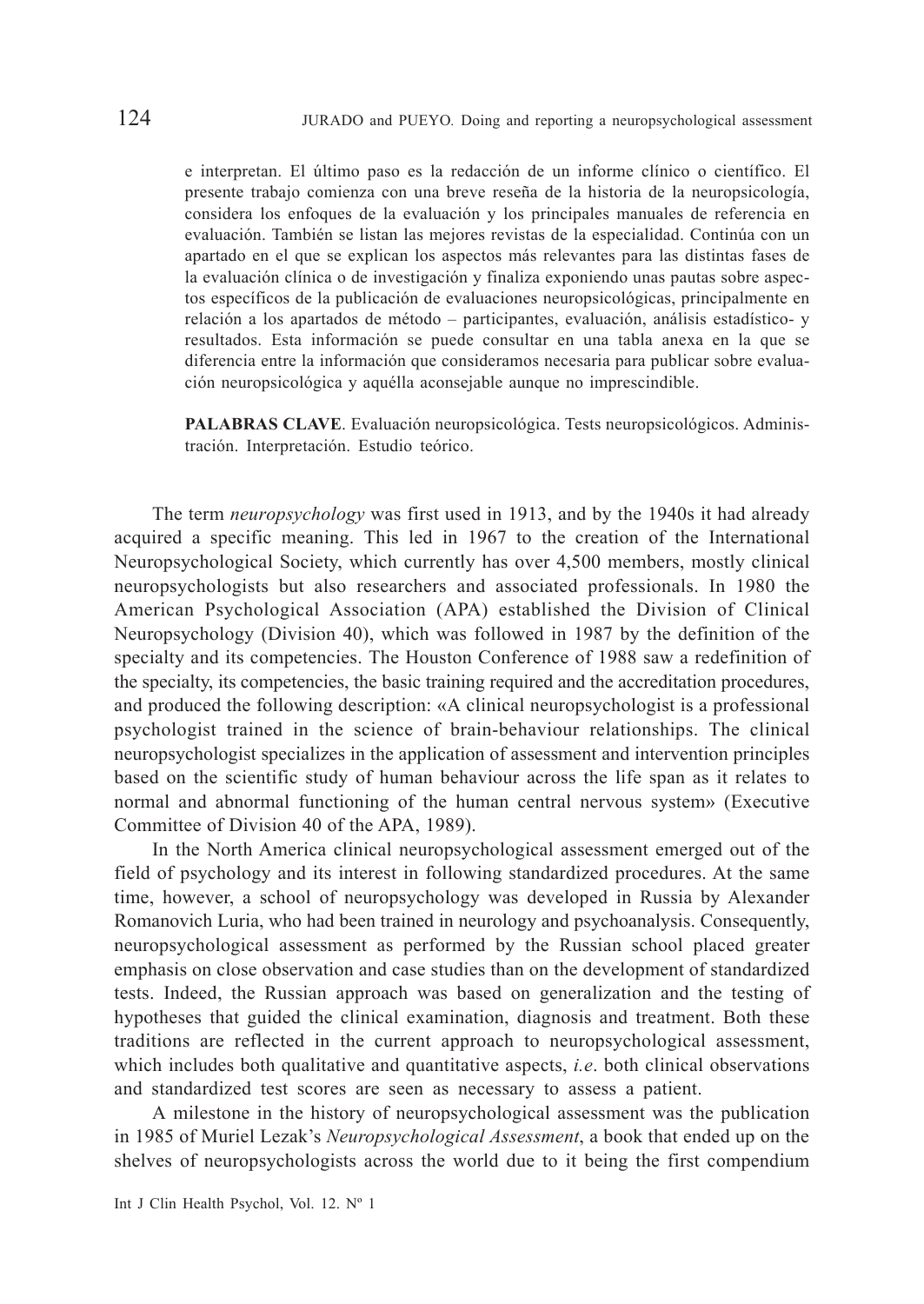not only of neuropsychological tests but also of guidelines for choosing, scoring and interpreting them. The fourth and latest edition of the book was published in 2004 (Lezak, Howieson, and Loring, 2004), and although there are now other handbooks of interest Lezak's book continues to be an irreplaceable reference. The book is organized into two thematic parts: 'Theory and Practice of Neuropsychological Assessment' and 'A Compendium of Tests and Assessment Techniques'. Part 1 reviews key aspects such as the practice of assessment, basic concepts of brain damage and cognitive function, the behavioural geography of the brain, the rationale of deficit management, procedures used in neuropsychological examination and how to interpret the results, neuropathology for neuropsychologists, and, finally, neurobehavioural variables and diagnostic issues. Part 2 is organized according to functions: orientation and attention, perception, memory, verbal functions, construction, concept formation and reasoning, executive functions and motor performance, test batteries, observational methods, rating scales and inventories, tests of personal adjustment and emotional functioning, and testing for response bias and incomplete effort. It can be seen that the book is much more than a simple list or manual of neuropsychological tests, and in fact it considers each stage of the process of neuropsychological assessment, describing the knowledge required, the questions that remain to be answered and the problems faced. It also pays special attention to published neuropsychological findings, as well as to the different tasks, tests, batteries and scales that are used. In sum, the book constitutes an invaluable resource for any clinical neuropsychologist.

Possibly, the second most widely used handbook is that of Spreen and Strauss, originally published in 1991 and whose most recent edition, *A Compendium of Neuropsychological Tests*, appeared in 2006 (Strauss, Sherman, and Spreen, 2006). This book reviews tests of general cognitive functioning, neuropsychological batteries, the assessment of premorbid intelligence, various tests (of achievement, attention, memory, executive functions, language, visual perception, somatosensory and olfactory function, body orientation, motor function), the evaluation of adaptive functions, of mood and personality, and response bias and suboptimal performance. It adds to Lezak's book by including more detailed discussion of the psychometric properties of tests, as well as more data about norms, test versions in other languages, and the commercial availability of tests.

A more specific text is Mitrushina, Boone, Razani and D'Elia's *Handbook of Normative Data for Neuropsychological Assessment*, the second edition of which was published in 2005 (Mitrushina, Boone, Razani, and D'Elia, 2005). Although the first part of this book addresses topics such as methodological, statistical and psychometric concepts in neuropsychology, the main purpose of the text is to review the main neuropsychological tests, which are organized by functions.

Other handbooks on more specific aspects of neuropsychological assessment include Baron's *Neuropsychological Evaluation of the Child* (Baron, 2004), Grant and Adams' *Neuropsychological Assessment of Neuropsychiatric and Neuromedical Disorders,* whose third edition was published in 2009 (Grant and Adams, 2009), and Tate's *A Compendium of Tests, Scales and Questionnaires: The Practitioner's Guide to Measuring Outcomes After Acquired Brain Impairment* (Tate, 2010).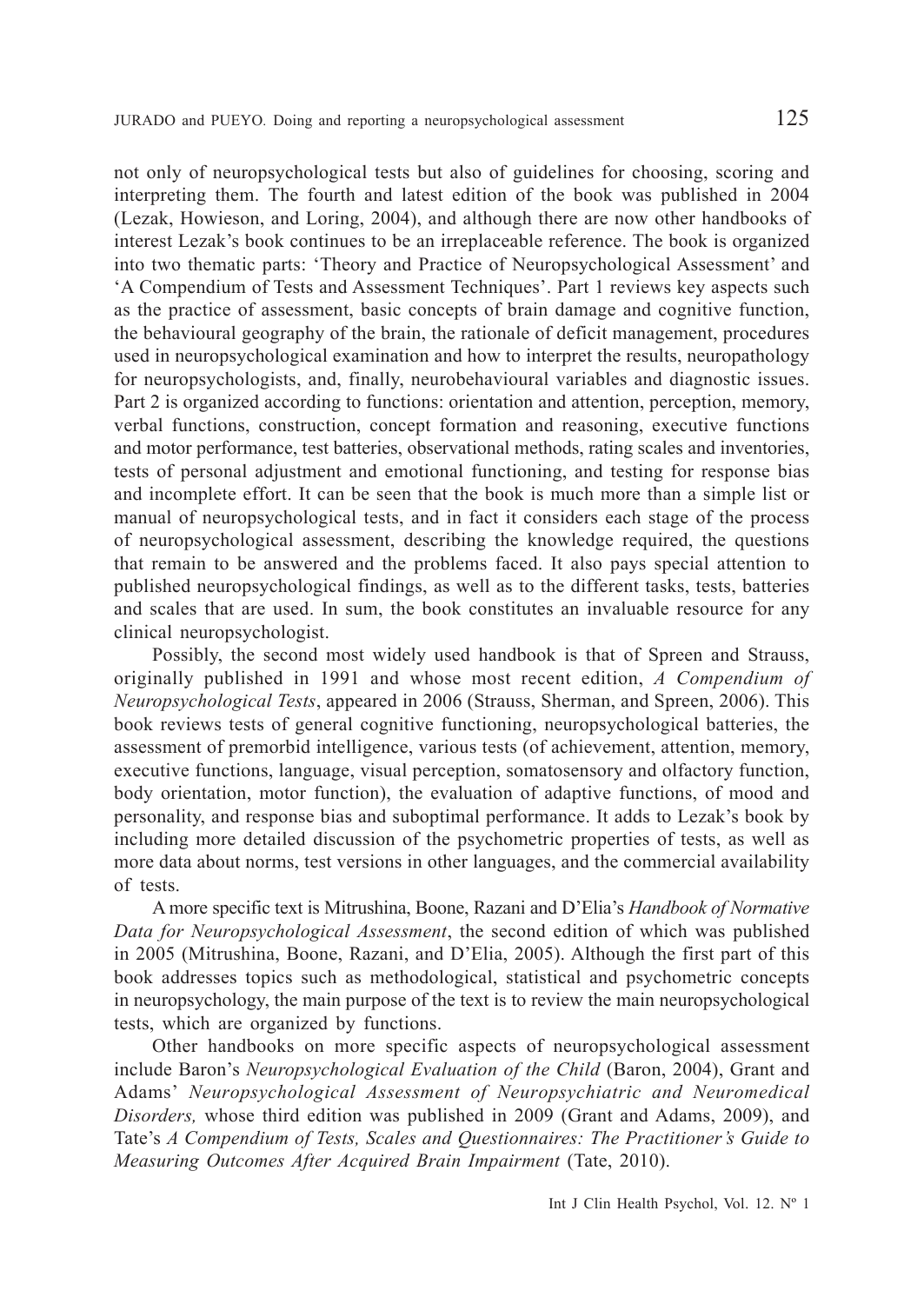In terms of periodic publications there are numerous journals which accept articles on neuropsychological topics, including all journals in the fields of neurology and psychiatry and many journals related to specific diseases or disorders (such as epilepsy, multiple sclerosis and Alzheimer's disease, among many others). The following table lists only those journals which are dedicated exclusively to neuropsychology.

|  |  | <b>TABLE 1.</b> Main international journals of neuropsychology sorted by impact factor |  |  |
|--|--|----------------------------------------------------------------------------------------|--|--|
|  |  | (Journal Citation Reports 2010).                                                       |  |  |

| Publication                                                    | <i>I.F. 2010</i> |
|----------------------------------------------------------------|------------------|
| Neuropsychology Review                                         | 4.231            |
| Neuropsychologia                                               | 3.949            |
| Neuropsychology                                                | 3.176            |
| Journal of the International Neuropsychological Society (JINS) | 2.910            |
| Developmental Neuropsychology                                  | 2.440            |
| Journal of Neuropsychology                                     | 2.364            |
| Archives of Clinical Neuropsychology                           | 2.304            |
| Cognitive Neuropsychology                                      | 2.082            |
| Clinical neuropsychologist                                     | 2.075            |
| Journal of Clinical and Experimental Neuropsychology           | 1.805            |
| Neuropsychological Rehabilitation: An International Journal    | 1.731            |
| Child Neuropsychology                                          | 1.727            |
| Aging, Neuropsychology, and Cognition                          | 1.292            |

*Note.* I.F. = Impact Factor.

## **Conducting a neuropsychological assessment**

According to Boake (2008) the main professional activity of the clinical neuropsychologist is assessment. The assessment process begins with the setting of objectives, followed by an analysis of the characteristics of the participants to be tested and the selection of appropriate tests, which must then be administered, scored and interpreted them. The process concludes with the writing of either a clinical report, offering feedback to the patient, or a scientific paper, which enables the findings to be shared with the scientific community or the general public.

#### *Objectives*

The content of a neuropsychological assessment will vary depending on its purpose (in which the reason for referral must be taken into account), the clinician's preferred approach and the time available (Boake, 2008). The principal aim of such an assessment is to identify the behavioural, emotional and cognitive consequences of brain dysfunction, this being achieved through the analysis of cognitive deficits, of the cognitive processes that are preserved, and of the individual's everyday functioning (Blázquez-Alisente, González-Rodríguez, and Paúl-Lapedriza, 2008; Rodríguez, 2009).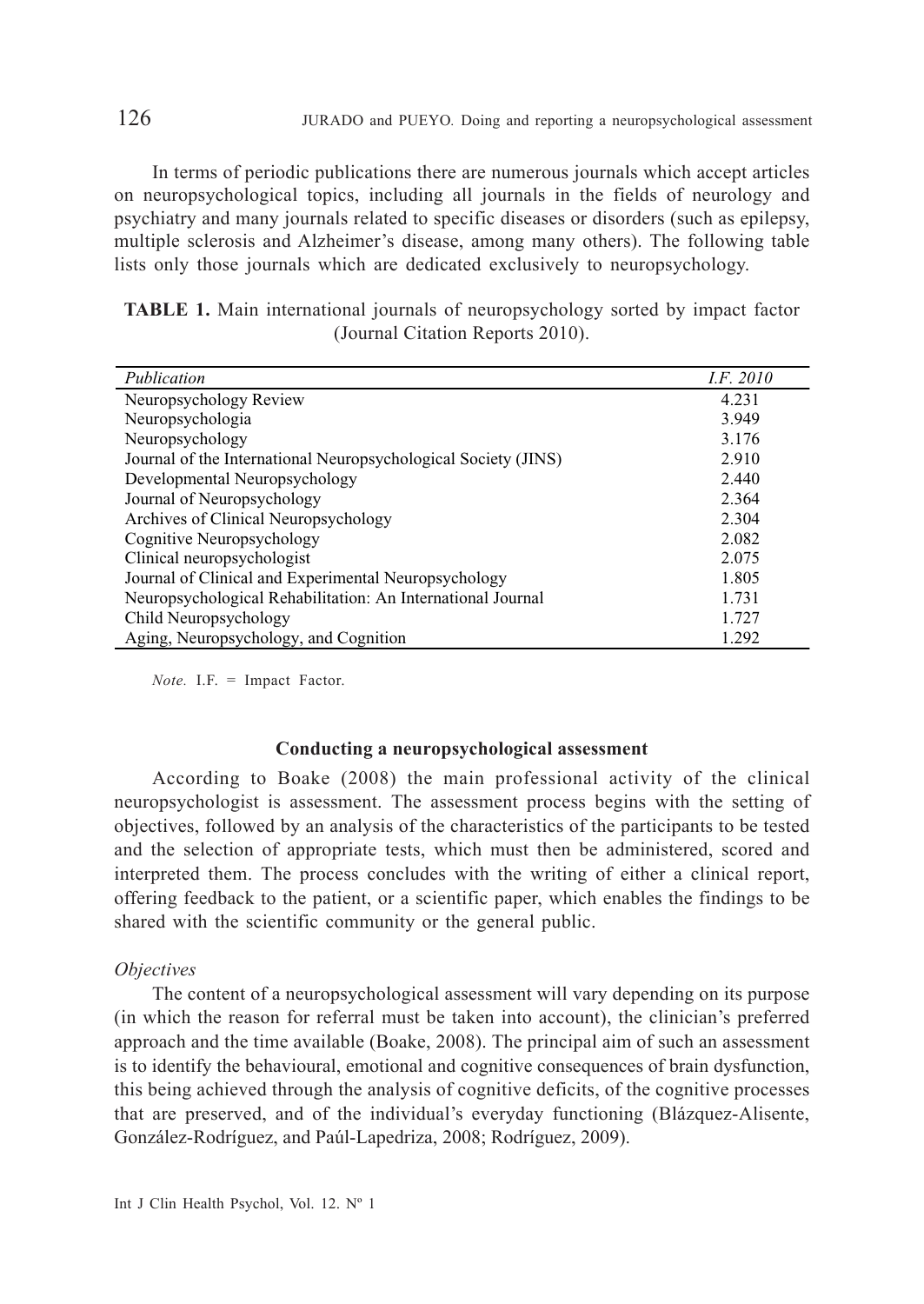JURADO and PUEYO*.* Doing and reporting a neuropsychological assessment 127

The main research objective in neuropsychology involves testing hypotheses about brain functioning by means of a neuropsychological assessment (and its relationship to the results of other tests and techniques) in both clinical groups and healthy individuals. Indeed, the history of neuropsychology is founded on the accumulation of knowledge about the relationships between brain and behaviour, with neuropsychological testing being the principal tool used to this end. This is well illustrated by the work of Bechara, Damasio, Damasio, and Anderson (1994), who developed the *Iowa Gambling Task* to test the somatic marker hypothesis and the functioning of the ventromedial prefrontal cortex, or Grafman's use of script tasks to demonstrate aspects of his theory of frontal lobe functioning (Sirigu e*t al.*, 1995). Similarly, the use of periodic assessments to monitor the evolution of neuropsychological functioning can provide information about an individual's long-term recovery or deterioration under specific conditions. Long-term monitoring is also of special interest in relation to childhood disorders as it can reveal not only interruptions to the normal developmental process but also the potential plasticity of the developing brain.

In addition to hypothesis testing the present paper considers a number of other key objectives of assessment, namely the description of profiles or performance, the provision of objective information about changes (developmental, relapses, post-treatment, etc.) and the gathering of data in order to design treatments or ways of helping patients. In the clinical context, subjects will be assessed individually, whereas researchers may use either single case studies or group assessments. At all events the abovementioned objectives are relevant in both these contexts. Indeed, the same assessment may serve a range of purposes.

Clinical neuropsychology is always based on individual assessment and seeks to answer a specific question, which is often the reason for referral. This then leads to an interpretation of the findings and the writing of a final report. However, in specialist publications the reporting of single neuropsychological case studies is usually associated with disorders which are so rare that it is difficult to recruit homogenous study groups; this would also be the case when a patient suffers from more than one disorder, presents a striking combination of brain lesions or shows an atypical clinical evolution. Whatever the case the objectives would be in line with those stated above: to describe the functions that are preserved and altered in the patient, to conduct several assessments over time in order to monitor the patient's evolution (improvement or deterioration), or to demonstrate the changes which have resulted from a given treatment. An especially interesting clinical case may also serve to test a hypothesis about brain functioning, although the choice of this case would need to be carefully justified. According to McKenna and Warrington (2009), single case studies are of interest if the patient has a selective, consistent and quantitatively significant deficit, in relation to which the neuropsychologist can prepare exhaustive tests. Further information about the use of clinical case studies in psychology can be found in Virués-Ortega and Moreno-Rodríguez (2008).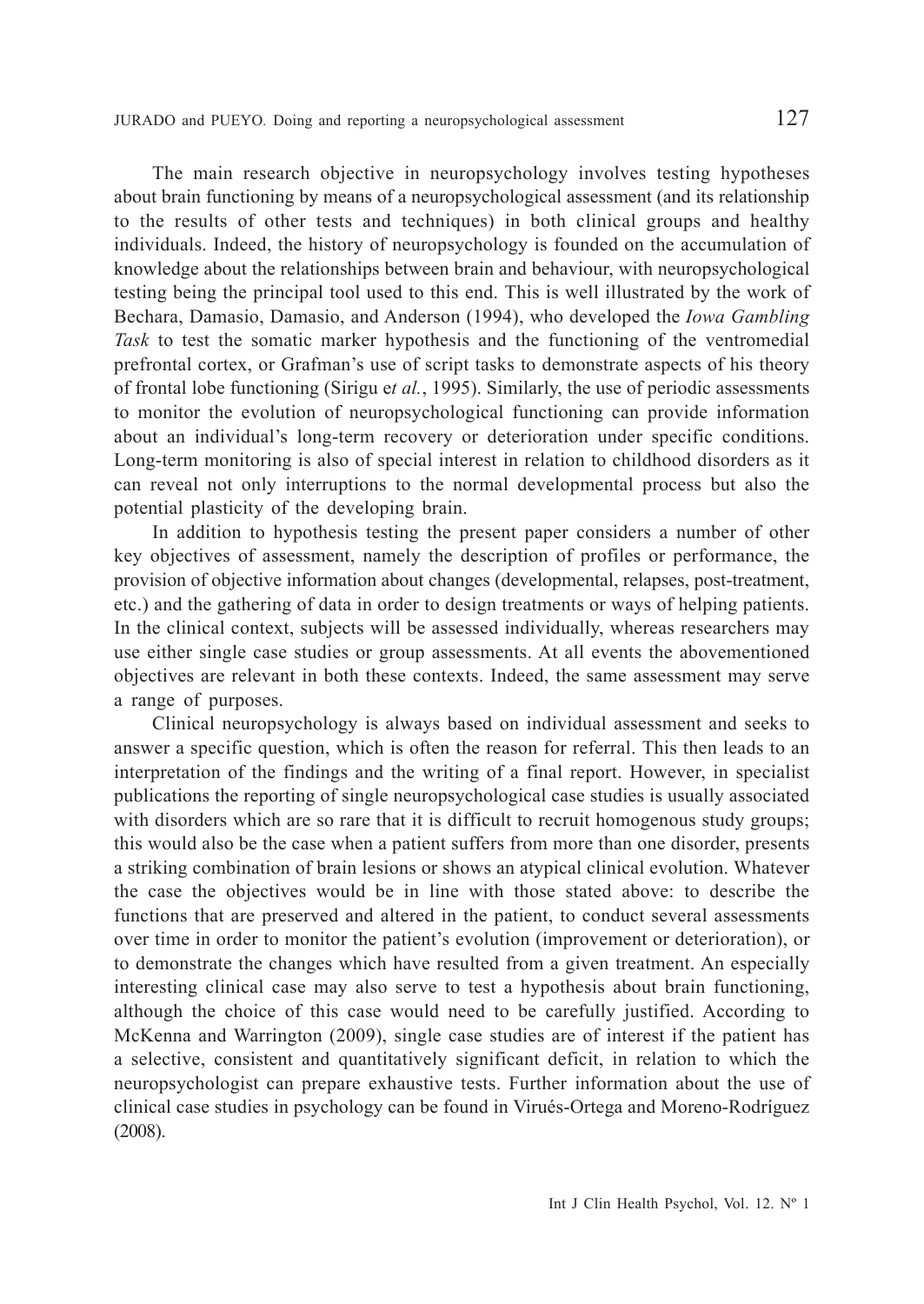#### *Participants*

Information about the individual to be tested is mainly obtained through the initial clinical interview and by reviewing previous reports, whether medical, academic, psychological or neuropsychological. For any assessment the clinician should take a medical, neuropsychological and social history, and also enquire about current life circumstances and any other related aspects, such as the reason for referral and the relevance of the assessment for the patient (for example, an assessment may be linked to a compensation claim regarding the sequelae of the patient's lesion) (Boake, 2008; Lezak *et al*., 2004). During the clinical interview the clinician should also observe the patient's general level of alertness, awareness of any deficits, the potential influence of emotional and motivational aspects, and any other relevant problems (Boake, 2008).

As regards the social history, patients' educational and employment experiences are the best source of information about their original cognitive potential, although it is also necessary to enquire about their socio-economic status and family of origin. The current life circumstances which need to be taken into account include employment status, income, debts, leisure activities, the presence of sexual dysfunction, and family or marital problems.

With respect to the medical history and current medical status a number of aspects should be considered. When assessing patients with a neurological problem it is important to ascertain not only the diagnosis but also the specific features of the problem in this particular patient (for example, the location of the lesion or the duration of the illness). Any associated deficits should also be noted, even if they are not inherent to the primary disorder (comorbid epilepsy, sensory or motor deficits, etc.). The clinician should also enquire about substance abuse or the use of any prescribed medication that might interfere with neuropsychological functioning. Although they are not always included in the medical history it is important for the neuropsychologist to be aware of any visual or hearing deficits, as well as the patient's sleep pattern. Advanced knowledge of the relationship between brain and behaviour is thus required in order to be able to interpret the patient's medical history, to evaluate the relevance of any neuroimaging and neurological reports, to contemplate different diagnostic possibilities, and to identify prognostic signs.

## *Test selection*

Prior to choosing the tests to be administered it is important to consider which functions or capacities need to be evaluated or measured in order to fulfil the assessment objectives. Having done so, the clinician can then seek out the most appropriate tests in relation to each function. The choice of test battery also depends on the subject's ability and willingness to perform the proposed tests, as well as on the existence of any previous test results, the suitability of the chosen tests for the individual in question, and the amount of time available (Boake, 2008). The validity, reliability, sensitivity and specificity of the tests must also be taken into account (Lezak *et al*., 2004). The abovementioned handbooks are a good starting point when it comes to test selection, as they are generally organized according to functions and include comments about the applicability of tests to different populations, as well as data regarding viability and validity.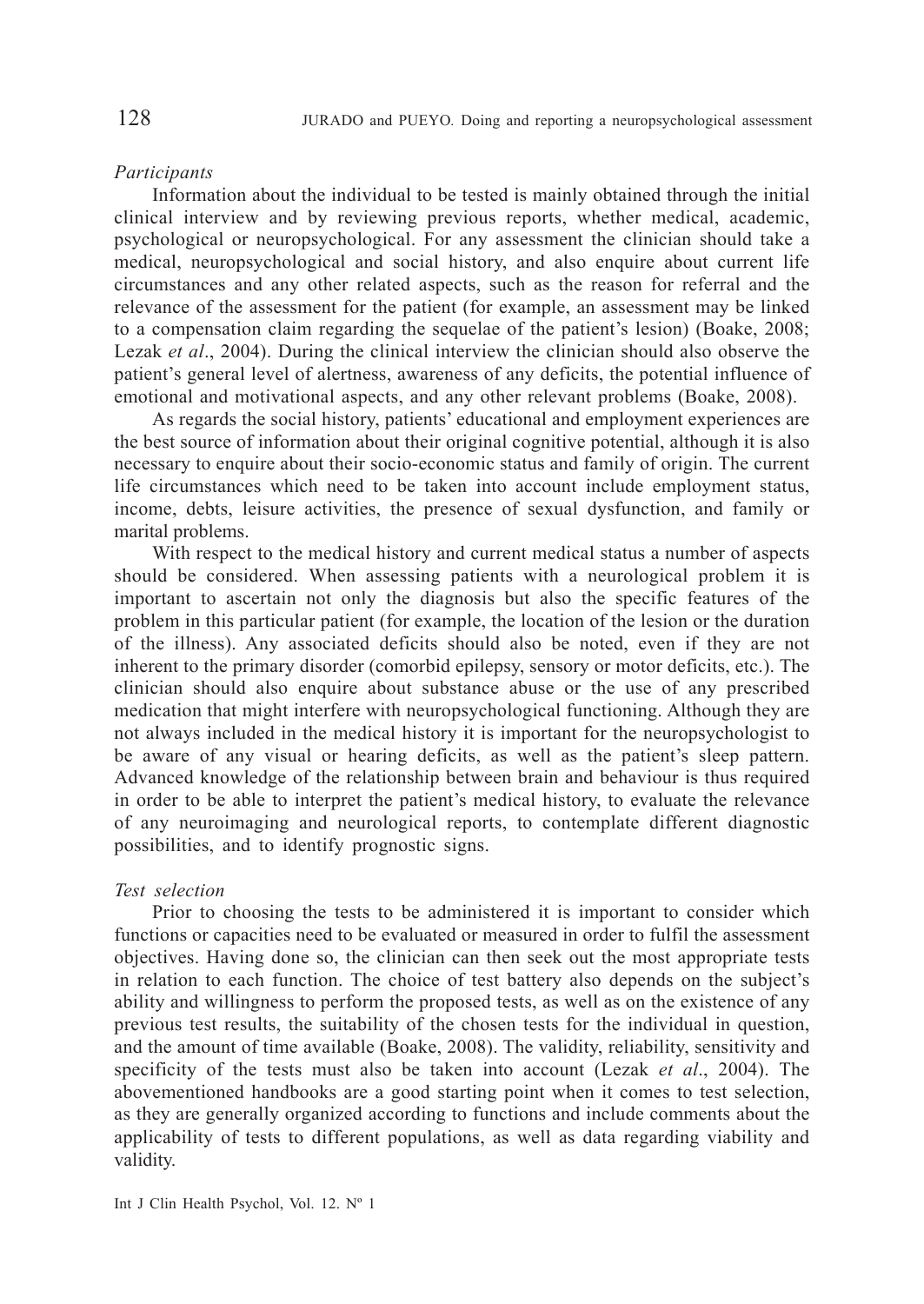The criterion for choosing tests in the research context is that they are indeed capable of testing the proposed hypothesis or demonstrating the phenomenon in question. One must also take into account certain practical aspects, such as the time available and whether or not the instruments are suitable for the study population (Lezak *et al*., 2004). As before, the first question to be asked is not which tests am I going to use, but rather, what functions and abilities do I need to assess.

Lezak *et al.* (2004) recommends stating with a basic test battery covering attention, visual perception and reasoning, learning and memory, verbal functions and academic skills, construction, concept formation, executive functions and motor abilities, and emotional status. Other tests can then be introduced or ruled out as the assessment proceeds and the hypotheses are tested. Lezak is critical of pre-established test batteries, arguing that they are no substitute for clinical judgment, and also that they lead to the majority of patients undergoing more tests that are necessary, but often without including those which are indeed required to answer the specific questions arising from their problems. Consequently, the trend within the profession is now to select tests on an individualized basis. In a survey of clinical neuropsychologists in the USA, Sweet, Nelson, and Moberg (2006) found that fewer than 10% always used the same battery of tests, whereas around 75% said they took a flexible approach, administering a core set of tests to the majority of their patients and then adding further tests as required. The situation is somewhat different in the context of a research protocol, and here the examiner has less freedom and flexibility over test selection and presentation than is the case in clinical practice. As a result, tests must be chosen carefully at the outset, since it is not advisable to change instruments or the procedure once an assessment is underway, as doing so could confound the results. Nevertheless, some authors have argued that it is also important to be flexible in the research context (Fischer, Rudick, Cutter, and Reingold, 1999).

As is the case when deciding upon treatment the choice of tests should not overlook the current consensus regarding the use of scientific evidence. The evidencebased approach means that the best medical evidence can be accessed via bibliographic databases, scientific journals, the secondary or tertiary literature (such as the Cochrane) and rigorous and tested clinical practice guidelines.

As the brain functions in an integrated way, performance in relation to one function always depends to some extent on the correct performance of other functions. In this regard Lezak *et al.* (2004) makes some interesting points about how performance in brain-damaged individuals can vary according to attentional problems, the ability to retrieve information, fatigue, lack of motivation, or signs of depression. Therefore, if our aim is to study a pathological condition which has been shown in the scientific literature to be associated with altered cognitive functions, these functions should also be assessed, even though they are not the target objective.

Mention should also be made of the attempts by various research groups in the field of neuropsychological assessment to reach a consensus regarding the most suitable tests for specific disorders. This is the case of the work by Benedict *et al.* (2002) in relation to multiple sclerosis, or that of Nuechterlein *et al.* (2008) in schizophrenia. A consensus has also been reached regarding the assessment of malingering and response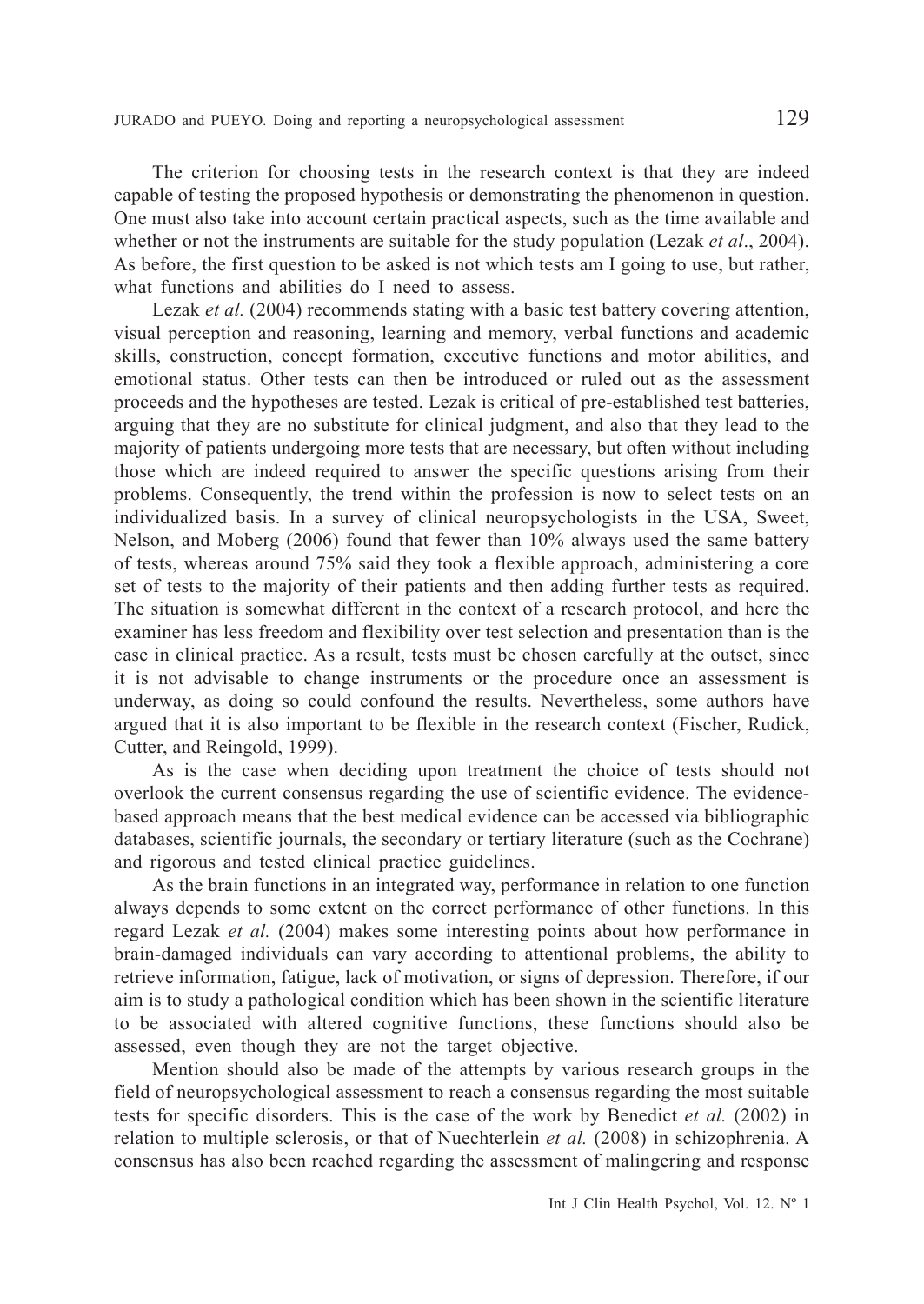bias (Heilbronner, Sweet, Morgan, Larrabee, and Millis, 2009). At all events, prior to deciding which specific tests will be used in a study it is necessary to review the literature for the disorder in question, as this will make it easier to compare and discuss the results obtained.

When conducting a neuropsychological assessment it is important to choose tests that provide normative data. In addition to age adjustments many tests also include adjusted data in relation to educational level and other influential demographic variables (Heaton, Miller, Taylor, and Grant, 2004). The evidence suggests that demographic adjustments improve the accuracy of normative comparisons and reduce the error rate. In relation to the Spanish population the series of studies carried out by the Neuronorma Project is especially interesting in this regard (Peña-Casanova *et al*., 2009). In the assessment of children it is particularly important to ensure that any normative data are adjusted for age and sex, since boys and girls develop at a different rate (Baron, 2004; Strauss *et al*., 2006).

With respect to the concepts of reliability, validity, sensitivity and specificity a good source of information is the article published in this journal by Carretero-Dios and Pérez (2007). Given the disadvantages of test translation (Artiola i Fortuny *et al.,* 2005; Lezak *et al.*, 2004) it is important to consider whether the subjects' mother tongue is the same as that used in the original test material, and also whether the subjects are bilingual, as these aspects can affect performance (Ardila *et al.*, 2000). With respect to the question of whether it is advisable to use updated versions of tests, readers are recommended to consult the paper by Bush (2010).

Finally, when the same subject or group of subjects are scheduled to undergo more than one assessment at different points in time the choice of tests should include consideration of practice effects, as these depend on the characteristics of the tests used (Wilson, Watson, Baddeley, Emslie, and Evans, 2000). The problem of practice effects is especially relevant in relation to memory tests, although it has a minimal influence on tests that are difficult to conceptualize, such as the Block Design subtest of the Wechsler batteries. McCaffrey, Duff, and Westervelt (2000) discuss those tests which are most prone to practice effects, as well as which groups of patients are most susceptible to the problem. It should also be remembered that practice effects may vary across different ages (Salthause, 2010). One proposed solution to the problem of practice effects is the use of parallel test forms. However, these must be used with caution due to the possibility of differences in difficulty level between the forms, to the generation of positive or negative expectations following the first administration (for example, making a greater effort on certain tasks which the subject remembers as being difficult), or even to the possibility that the subject has practised similar tasks in the interval between two assessments, which would increase the practice effect (Baron, 2004). One should also bear in mind that parallel forms are difficult or even impossible to develop for some classic tests such as the Wisconsin Card Sorting Test (Strauss *et al*., 2006). Furthermore, if parallel forms are not developed correctly their use may introduce more variability than would have resulted from the practice effects they seek to overcome (Benedict and Zgaljardic, 1998).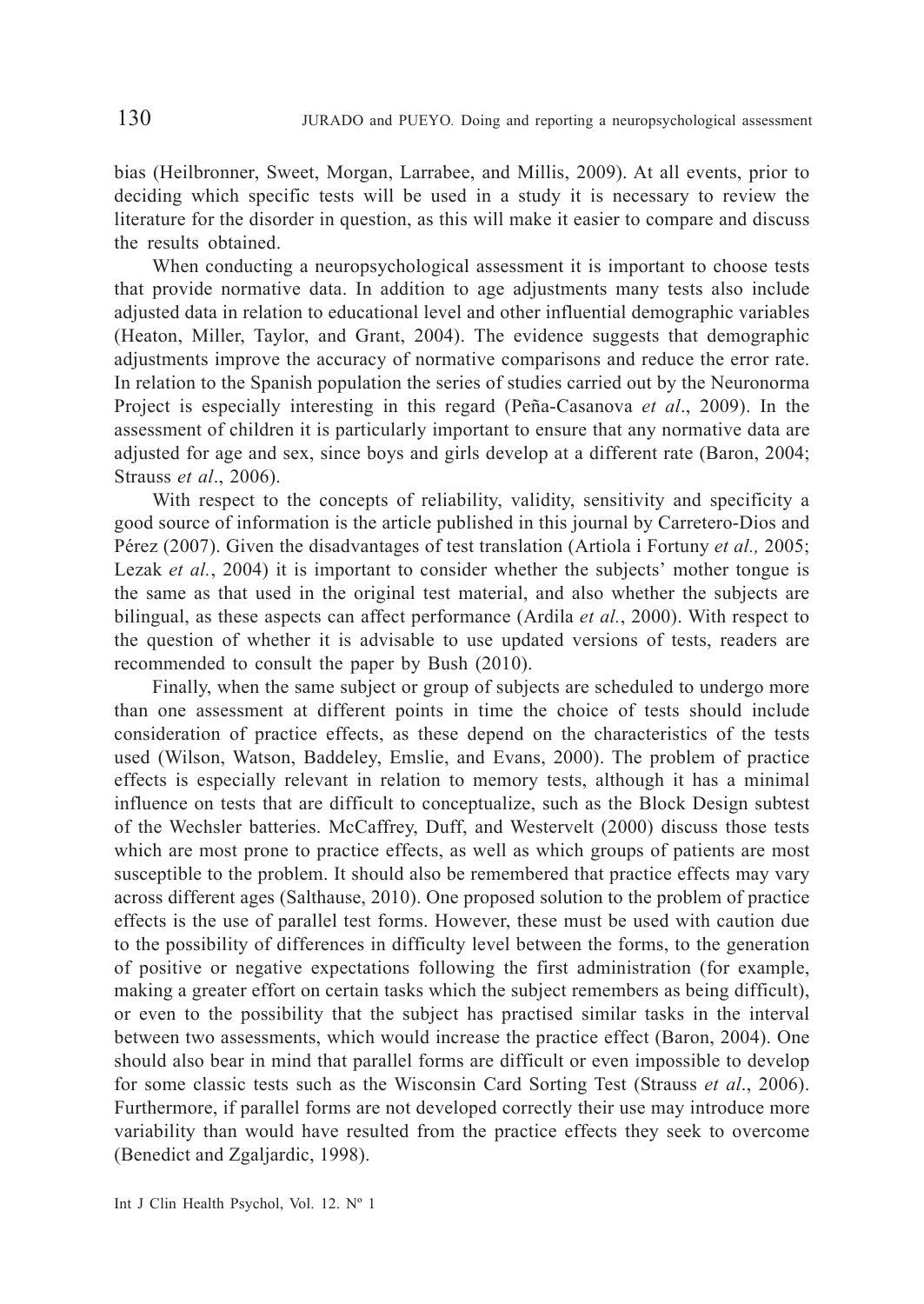#### *Administration and scoring*

Test administration should begin with a brief preparatory interview. The first 15-20 minutes serve to ensure that the patient understands the purpose of the assessment, and to obtain his or her consent. In this initial stage, patients should be informed about the purpose and nature of the assessment, how the information obtained will be used, confidentiality, the fact that they will be given feedback about the results, and, briefly, the procedures that will be used. They should also be asked about how they feel in relation to the tests. It is advisable for this initial interview to be conducted in the presence of either a relative of the patient or the person who has accompanied him/her to the appointment. Efforts should also be made to ensure that the setting, the number of sessions and the order of test presentation are conducive to assessment in a given individual. For most subjects with brain damage these optimum conditions include a room with no distractions, a non-threatening emotional climate and a procedure that minimizes fatigue. In order to optimize performance it is also a good idea to begin the session with those tests that may be more difficult, as subjects will be less tired at the outset. Alternating verbal and non-verbal tests can likewise help to avoid a string of unpleasant or difficult tests (Lezak *et al*., 2004).

Sweet *et al*. (2006) report that around half the neuropsychologists they surveyed used assistants for test administration. In the research context the battery of tests has already been chosen and the qualitative analysis of subjects is of limited relevance, hence the use of assistants is a recognized way of reducing project costs and time (Axelrod *et al*., 2000). At all events the person who administers the tests must have sufficient clinical experience to be able to make and interpret any observations in relation to the scores obtained. The actual interpretation of scores obviously requires knowledge of and specific training in neuropsychology.

In the case of a research protocol regarding a specific group of subjects it is first necessary to decide whether the test administration will follow the established procedures for standardized versions, or if any variations will be introduced according to the sample characteristics. Obviously, any procedural modifications may then imply changes to the scoring and interpretation of tests.

At all events the scoring of tests will depend on the assessment objectives. For example, the description of profiles or performance and the identification of changes, the two most common objectives, almost always require the transformation of raw scores, often into standard scores such as T or *z*. In the Wechsler batteries, raw scores are converted into scaled scores, and the standard score for intelligent quotient can also be obtained. In other cases raw scores are converted into non-standardized scores such as percentiles. The transformation of scores onto a single scale makes it possible to produce a graphical representation of overall performance (Strauss *et al*., 2006).

The identification of changes usually includes the concept of deficit. As Lezak *et al*. (2004) point out this concept presupposes some idea of prior functioning with which the patient's performance must be compared. However, as such information is not always available the comparison is usually made with normative data, particularly the mean and standard deviation of the population. A neuropsychological deficit implies a significant discrepancy between a person's actual level of performance and the expected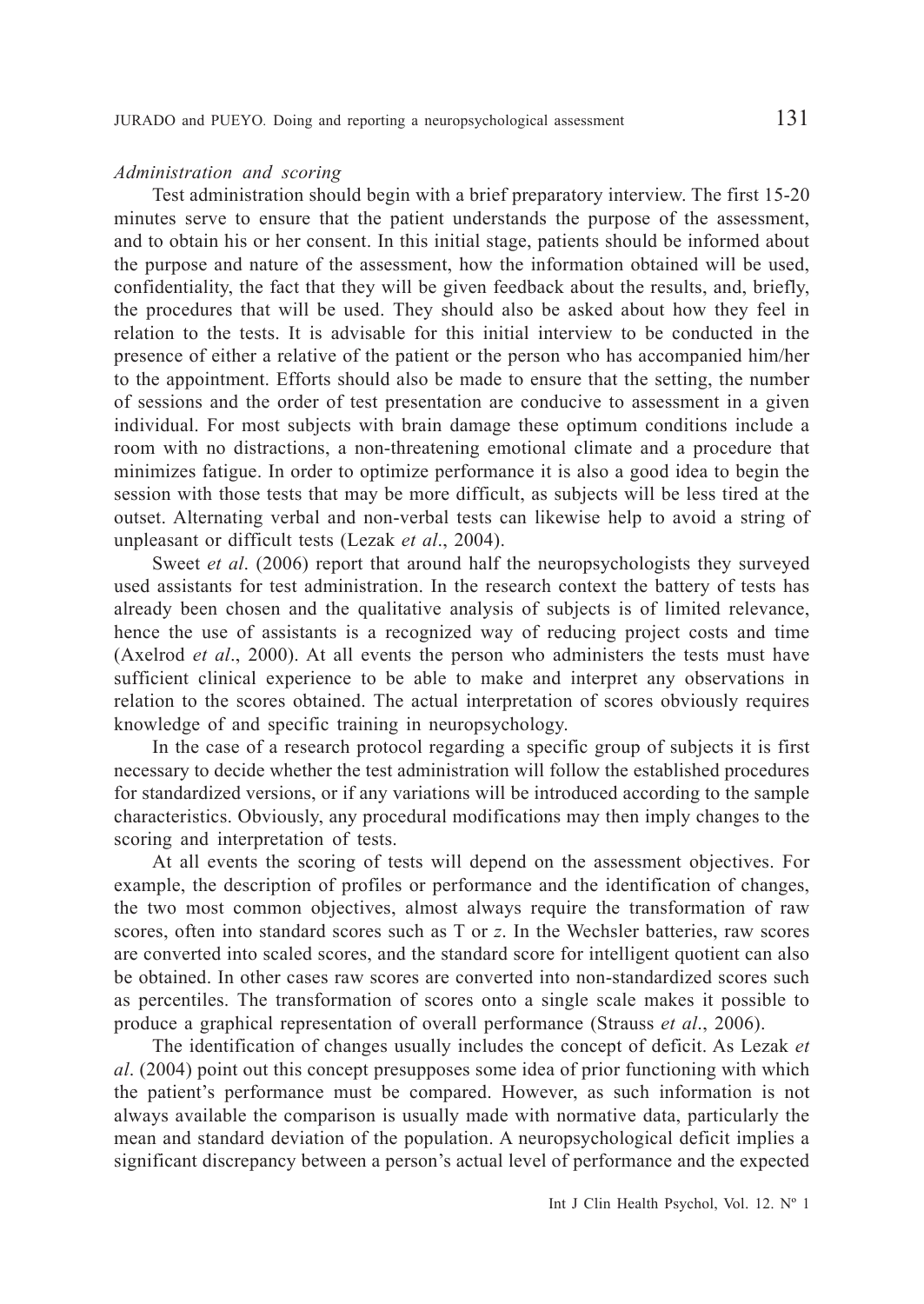level for a given cognitive function or activity, although there is still no consensus regarding the criterion for determining what significant means. Some authors consider a deficit as being a level of performance that is more than one standard deviation from the mean (Taylor and Heaton, 2001), while others suggest using the criterion of two or more standard deviations (Baron, 2004; Lezak *et al*., 2004). It should also be noted that authors such as Lezak *et al*. (2004) stress the importance of basing any conclusion regarding a functional deficit on the results of more than one test.

When a comparison is made with normative data it is advisable to accompany scores with the classification of ability levels, as is proposed for the Wechsler batteries. This information can help to avoid errors of interpretation, whereby the neuropsychologist concludes that a different ability is present because one score is lower than another. To take an example from Lezak *et al*. (2004) one should not assume that a person with a scaled score of 9 on Similarities and 11 on Arithmetic has poorer verbal reasoning than mathematical ability, since both scores fall within the average range. Likewise, a given score does not necessarily merit the same interpretation: if this score is the best that a subject has ever achieved it should not be interpreted in the same way as if the score represents a decline from a clearly superior premorbid level.

## *Interpretation*

The greatest challenge in a neuropsychological assessment is to integrate the test results with background information about the patient in order to reach diagnostic and prognostic conclusions. According to Lezak *et al.* (2004) blind analysis, in which the examiner considers a series of scores without taking into account the patient's history, previous reports or observational data, is not a good basis on which to base clinical decisions. Indeed, the clinical neuropsychologist must be able to identify neurobehavioural syndromes that correlate with the neurological and neuroimaging data. Furthermore, the interpretation stage of a neuropsychological assessment should be regarded as a process. Correct assessment requires both quantitative interpretation, in terms of normative comparisons, and a qualitative appraisal based on the patient's attitude towards the tests administered and any patterns in the errors made. This qualitative evaluation is discussed in the abovementioned handbooks and is considered a necessary part of good clinical practice (Baron, 2004; Lezak *et al*., 2004; Mitrushina *et al*., 2005). Indeed, the incorporation of qualitative data lends the neuropsychological assessment greater diagnostic and predictive capacity than would be achieved through the use of quantitative data alone (Ogden-Epker and Cullum, 2001). However, given that qualitative data are usually recorded in descriptive form they have rarely been used in the research context. In this regard the review by Porech (2000) provides an interesting discussion of the quantification of qualitative aspects. Other examples of the quantification of qualitative data can be found in widely used tests such as Rey's Complex Figure (Rey, 2003) or the Block Design subtest of the Wechsler batteries (Joy, Fein, Kaplan, and Freedman, 2001).

As noted earlier, a common objective of neuropsychological assessment is the identification of changes. When follow-up assessments are performed then the same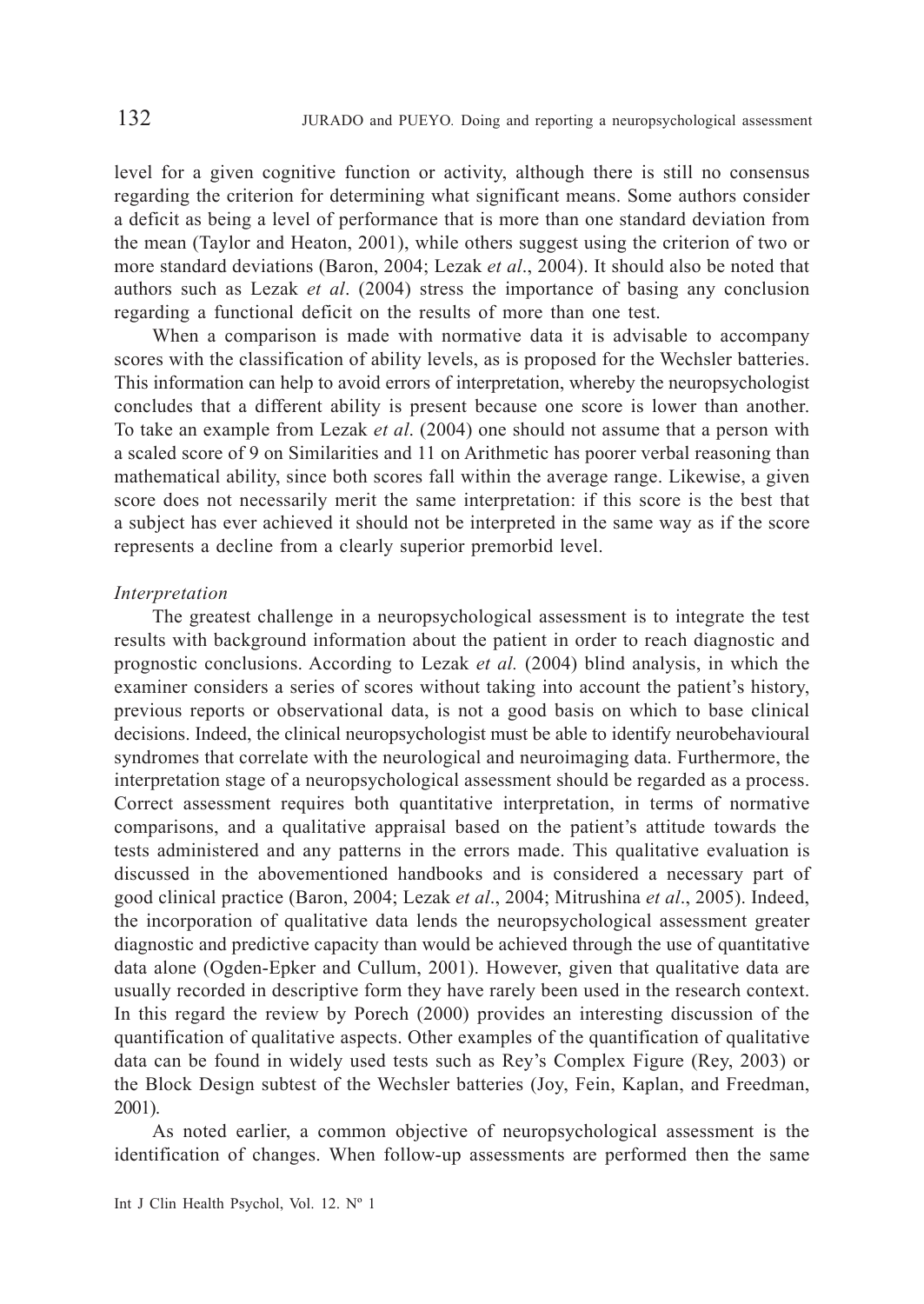type of score will be compared, but it is often necessary to identify changes by comparing present performance with that at a previous point in time. However, a record of premorbid performance is not always available, and thus the deficit has to be measured indirectly: the examiner compares the present performance with an 'estimate' of the patient's original ability. The most widely used indirect methods are based on socio-demographic variables, the scores on cognitive tests that correlate with education, or the combination of the two. Among socio-demographic variables, educational background offers the best estimate of a subject's premorbid performance. Scores on the Wechsler intelligence scale, such as the performance intelligence quotient or the score on the Vocabulary subscale (regarded as resistant to cognitive deterioration), as well as reading tests (such as the North American Adult Reading Test [NAART] or the Wide Range Achievement Test [WRAT]), have been considered useful for estimating premorbid intelligence. In the Spanish context a suggested equivalent to the latter is the *Test de acentuación de palabras* developed by Moltó, Igual, Pastor, González-Aniorte, and Asensio (1997). Premorbid ability can also be estimated using equations that include different factors: demographic variables alone or in combination with test scores (for example, age, employment and education, combined with Vocabulary or Picture Completion).

## *Feedback of results*

In clinical practice the assessment process ends with a written report of the interpreted results, and this is often accompanied by verbal feedback to the patient concerned. Once again the purpose of the assessment will determine the form and content of the feedback given. Clinical reports may sometimes resemble the sort of report that would derive from a neuropsychological assessment conducted for specifically scientific purposes. The next section presents a series of potential guidelines for authors in this regard.

## **Writing a paper on neuropsychological assessment**

There are a number of key aspects to be addressed when writing an article about neuropsychological assessment. In this section these will be discussed in line with the above description of the assessment process, as well as by taking into account the main guidelines of the journal *Neuropsychologia*. This journal is currently ranked in the first quartile of the category *Behavioural Sciences* and has the highest impact factor among specific research journals in the field (see Table 1), thereby making it a good example to follow. This section does not consider aspects to be included in the introduction and discussion of articles, since the requirements here are the same as for any scientific paper in the health sciences, and can be consulted in Bobenrieth Astete (2002) and Fernández-Ríos and Buela-Casal (2009). A distinction is made between those aspects which are considered essential to include when writing a paper about neuropsychological assessment and those which are recommended. These aspects are shown in the Appendix 1 to the present paper.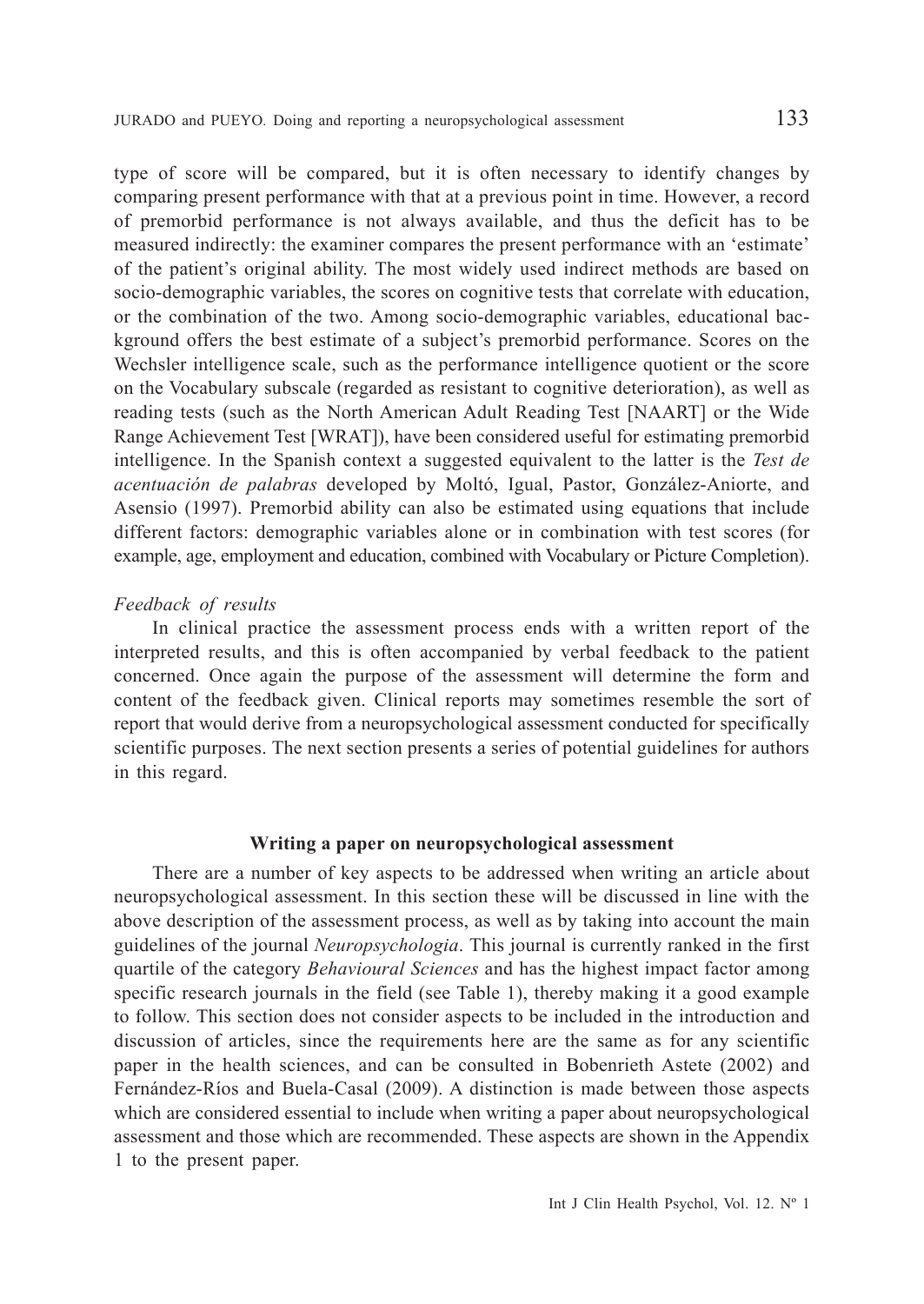#### **Method**

The guidelines for authors of the journal *Neuropsychologia* state that this section should contain sufficient detail to enable the study to be replicated.

## *Participants*

Given the importance of study group characteristics in relation to the results of neuropsychological research (Falautano, 2010) it is essential that this section of a paper clearly states the inclusion and exclusion criteria that were applied, and it is also advisable to reference the scales that were used to check these criteria. In those studies in which low IQ or dementia are among the exclusion criteria it is important to specify and reference the corresponding test and cut-off score used.

In addition to the usual data such as the final number of subjects and the obtaining of informed consent it is also necessary to specify all those characteristics which might affect performance. Therefore, alongside variables such as the age and sex of subjects the sample description or a related table should include some measure of premorbid performance (for example, educational level). All this information is relevant regardless of the study design and should be presented with the corresponding descriptive data, *i.e.* mean, standard deviation and range for age and years of schooling, and frequencies for gender.

Given that in many studies involving neuropsychological assessment the subjects have a medical status and history of interest it is also necessary to set out all those characteristics which, while not being exclusion or inclusion criteria, might nonetheless interfere with neuropsychological performance: duration and severity of an illness, location of the lesion, associated deficits, substance abuse or use of medication. Some studies have also considered the presence of pain as a factor that affects performance (Nicholson, Martelli, and Zasler, 2001). As regards illness severity it is advisable to reference the scales used to determine this. At all events the relevance of medical data will depend in part on the study sample. For example, when comparing groups with sudden onset of an acquired disorder it is necessary to state the time elapsed between onset and assessment. In the assessment of acute and post-acute states (up to approximately twelve weeks after onset) it is especially important for the range of hours or days to be as small as possible, as in these early stages the patient's neuropsychological status can vary from one day to the next, and both fatigue and the degree of awareness of poor performance can have a greater influence on test results than is the case in more advanced stages.

### *Neuropsychological assessment*

This section should include a detailed description of the material used and the procedure followed. Any paper that includes a neuropsychological assessment should specify the correct name of any instruments applied and give the corresponding references. It is also advisable to state the main reasons why these tests were chosen. The suitability of a test for measuring a particular function is the main criterion on which this decision should be based, and since the same test may enable more than one function to be assessed it is important to justify its selection in the case in question.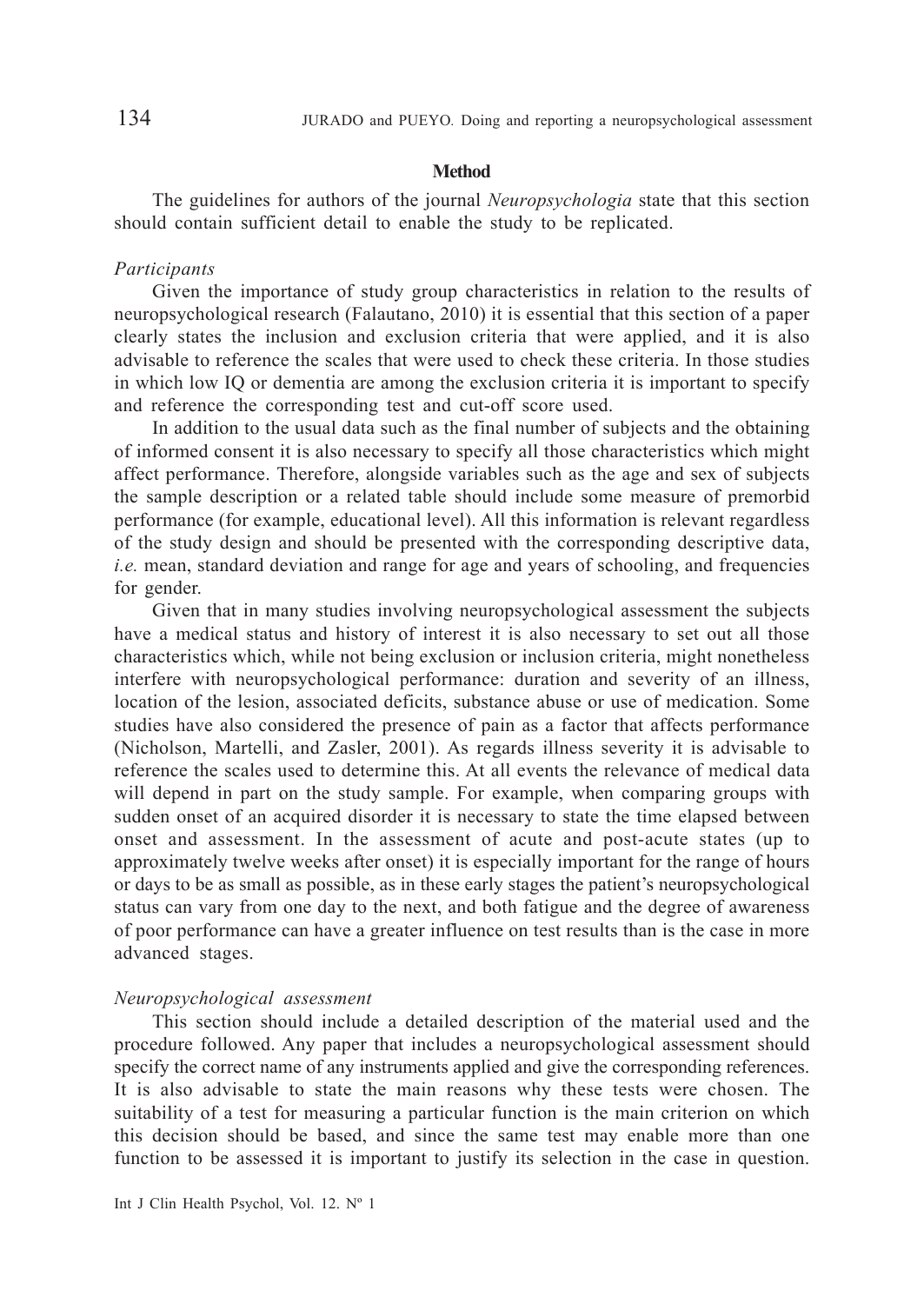At times the reference which supports the use of the test will be the original paper describing its development, while on other occasions it may be necessary to cite assessment handbooks, such as those mentioned above, or previous research. If tasks are grouped according to functions for the purposes of analysis it is necessary to justify this grouping on the basis of theory, previous results or factor analysis.

When justifying the choice of tests one should also take into account their psychometric properties, and it is advisable to consult the literature regarding their use in populations similar to the study sample. Obviously, these justifications should all be referenced. In the event that performance on the same test is compared across different points in time it is necessary to explain how possible practice effects were controlled for. If parallel test forms are used it is advisable to include a reference to a study of the reliability between forms.

The description of the test must cover at least the material used, its administration and the scoring system. As some tests can be administered and scored in different ways it is necessary to specify if this was done according to the test handbook. The test material, administration and scoring should be described in more detail if any modifications have been made as regards the original test and these have not been previously reported in the literature (preferably with populations of similar characteristics). When the original reference for verbal tests is not in the mother tongue of the study sample it is important to specify which adaptation or translation has been used.

The performance registered by a test may vary according to the scoring system used (Lezak *et al*., 2004). When using raw scores it is important to specify the maximum score possible on the test. The use of raw scores to compare neuropsychological performance is the most common approach when comparing different groups or the same group at different points in time. In those studies in which scores are analysed with respect to normative data it is necessary to specify whether the normative data are taken from the test handbook or have been obtained from journals, book chapters or even unpublished material.

It is advisable to state the number of assessment sessions, their duration and the order in which the tests were administered in each session, as well as any other characteristics that could affect performance. The professional who administered the tests should also be specified, and in the event that this person was only an assistant or not a clinical neuropsychologist it is important to state his or her qualifications.

## *Statistical analysis*

In this section one should make clear whether the variables analysed (number of correct responses, number of errors, performance time, etc.) are presented as raw scores or as transformed scores (*z*, T, scale, percentiles or others) with respect to normative data. If the presence or absence of a deficit is used as a study variable it is important to justify the percentile or standard deviation chosen to classify subjects' performance.

All the statistical analyses performed should also be described, including those that serve to control for the influence of any confounding variables as regards neuropsychological performance: age, sex, measures of premorbid performance, characteristics of the disorder, or neuropsychological alterations that might interfere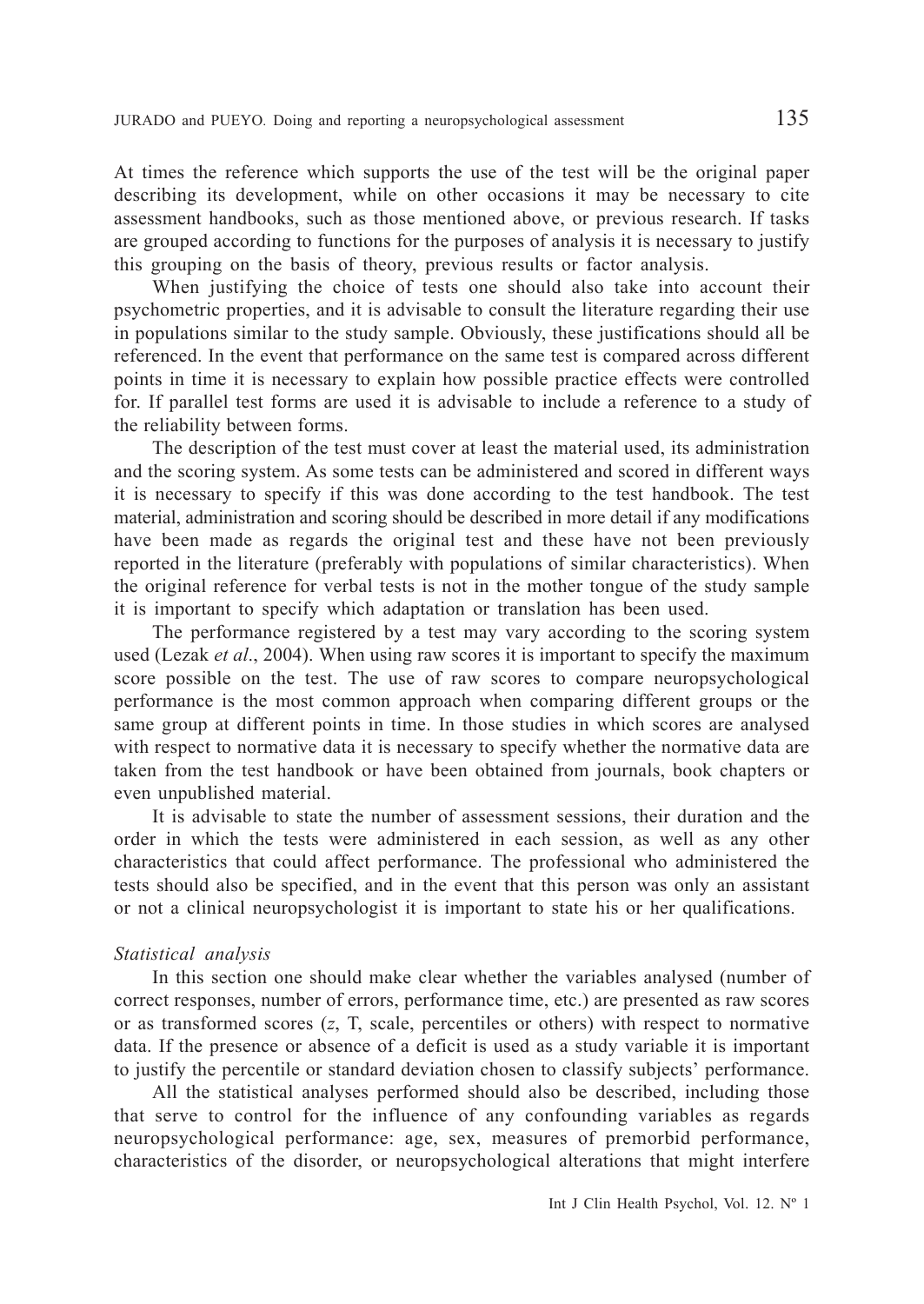with the results. The variables on which the groups differ are usually entered as covariates in the principal analyses.

It is also advisable for this section to include analyses that the current literature considers as suitable for assessing the clinical significance of any differences found or the effect size, as well as a Reliable Change Index or other estimators of clinically significant change.

#### **Results**

This section should begin with a comparison of the groups in terms of the characteristics that might influence neuropsychological performance, or another type of analysis that serves the same purpose.

When presenting the results according to the study objectives any tables should include the names of the functions studied and the tests used to assess them. It must also be clear in these tables which variable is being compared and the type of score used. The mean, standard deviation and range of scores should be stated.

It is advisable to produce figures for those assessments that include performance profiles, interactions between variables, comparisons of more than two groups, or whenever necessary due to the complexity of the analysis.

#### **Conclusions**

Neuropsychological assessment is a complex process that goes well beyond the mere administration of tests. Whether performed from a clinical or research perspective it always implies a number of stages and numerous factors that must be controlled for. Training in neuropsychology is obviously essential in order to conduct a clinical assessment correctly. However, the danger in the research field is that the mere use of tests classified as neuropsychological may be regarded as sufficient for a study to be based on correct neuropsychological assessment. This is why we have sought, throughout this paper, to highlight the importance of controlling for any characteristics of subjects which might affect performance, of basing test selection on well-founded criteria, of being clear about the process of test administration, and of being accurate in the description of results. In our view this is only possible when one has adequate knowledge and sufficient expertise in neuropsychology. Ensuring that this criterion is met would not only boost the quality of research but would also aid the communication of findings to other professionals. This, in turn, would help to produce a better understanding of the relationship between brain and behaviour, and improve the practice of clinical neuropsychology.

#### **References**

Ardila, A., Rosselli, M., Ostrosky-Solís, F., Marcos, J., Granda, G., and Soto, M. (2000). Syntactic comprehension, verbal memory, and calculation abilities in Spanish-English bilinguals. *Applied Neuropsychology*, *7*, 3-16.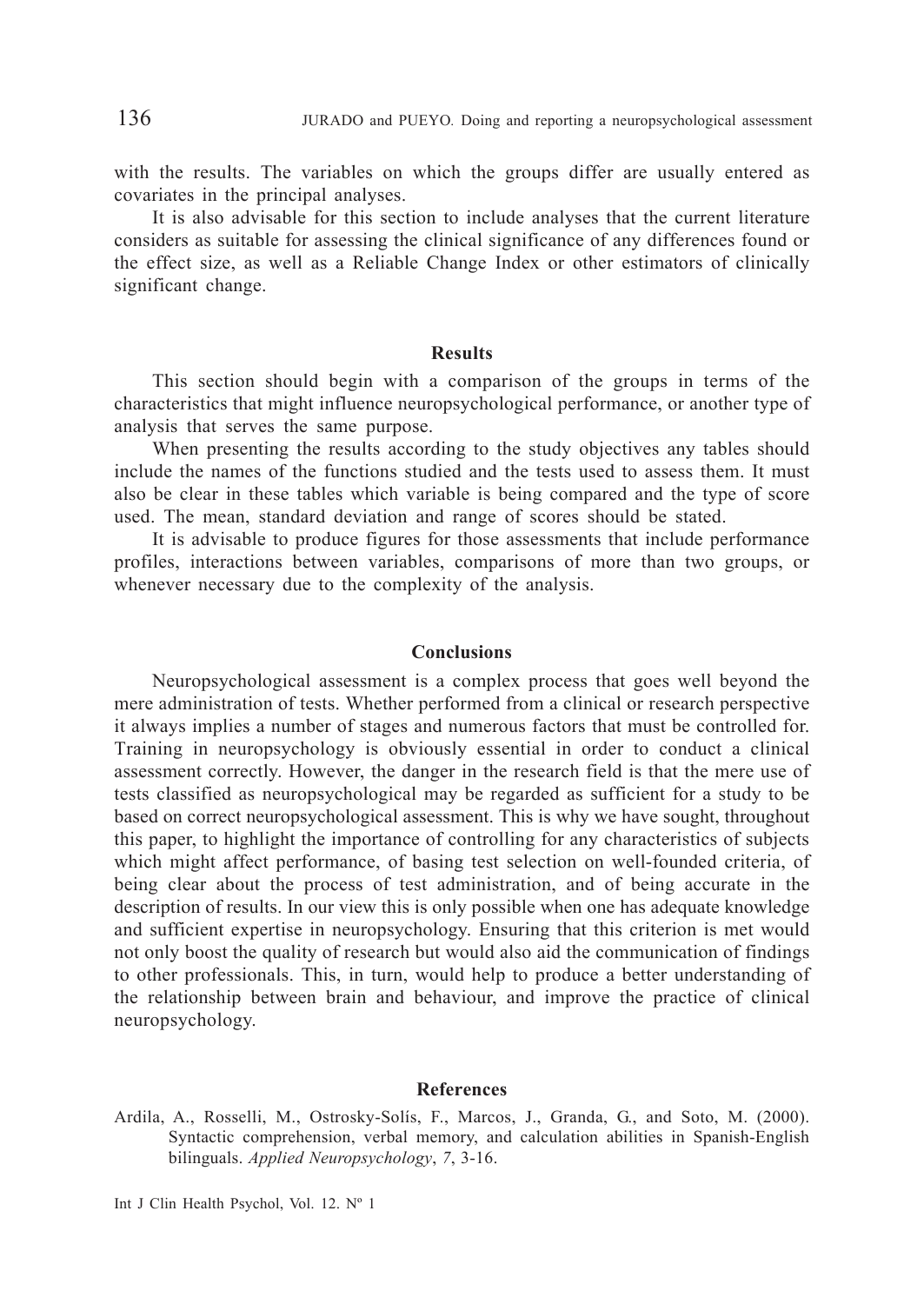- Artiola i Fortuny, L., Garolera, M., Hermosillo Romo, D., Feldman, E., Fernández Barillas, H., Keefe, R., Lemaître, M.J., Ortiz Martín, A., Mirsky, A., Monguió, I., Morote, G., Parchment, S., Parchment, L.J., Da Pena, E., Politis, D.G., Sedó, M.A., Taussik, I., Valdivia, F., De Valdivia, L.E., and Verger Maestre, K. (2005). Research with spanishspeaking populations in the United States: Lost in the translation. A commentary and a plea. *Journal of Clinical and Experimental Neuropsychology*, *27*, 555-564.
- Axelrod, B., Heilbronner, R., Barth, J., Larrabee, G., Faust, D., Pliskin, N., Fisher, J., and Silver, C. (2000). The use of neuropsychology test technicians in clinical practice: Official statement of the National Academy of Neuropsychology. *Archives of Clinical Neuropsychology*, *15*, 381-382.
- Baron, I.S. (2004). *Neuropsychological Evaluation of the Child*. Oxford, New York: Oxford University Press.
- Bechara, A., Damasio, A.R., Damasio, H., and Anderson, S.W. (1994). Insensitivity to future consequences following damage to human prefrontal cortex. *Cognition*, *50*, 7-15.
- Benedict, R.H. and Zgaljardic, D.J. (1998). Practice effects during repeated administrations of memory tests with and without alternate forms. *Journal of Clinical and Experimental Neuropsychology*, *20*, 339-352.
- Benedict, R.H., Fischer, J.S., Archibald, C.J., Arnett, P.A., Beatty, W.W., Bobholz, J., Chelune, G.J., Fisk, J.D., Langdon, D.W., Caruso, L., Foley, F., LaRocca, N.G., Vowels, L., Weinstein, A., DeLuca, J., Rao, S.M., and Munschauer, F. (2002). Minimal neuropsychological assessment of MS patients: A consensus approach. *Clinical Neuropsychology*, *16*, 381-397.
- Blázquez-Alisente, J.L., González-Rodríguez, B., and Paúl-Lapedriza, N. (2008). Evaluación neuropsicológica. In J. Tirapu Ustárroz, M. Rios Lago, and F. Maeztu Unturbe (Eds.), *Manual de Neuropsicología* (pp. 33-56). Barcelona: Viguera Editores, S.L.
- Boake, C. (2008). Professional Psychology: Research and Practice. *Clinical Neuropsychology*, *39*, 234-239.
- Bobenrieth Astete, M.A. (2002). Normas para revisión de artículos originales en Ciencias de la Salud. *International Journal of Clinical and Health Psychology*, *2*, 509-523.
- Bush, S.S. (2010). Determining whether or when to adopt new versions of psychological and neuropsychological tests: Ethical and professional considerations. *Clinical Neuropsychology*, *24*, 7-16.
- Carretero-Dios, H. and Pérez, C. (2007). Standards for the development and review of instrumental studies: Considerations about test selection in psychological research. *International Journal of Clinical and Health Psychology*, *7*, 863-882.
- Executive Committee of division 40 of the APA. (1989). Definition of a clinical neuropsychologist: The following statement was adopted by the executive committee of division 40 at the APA meeting on August 12, 1988. *The Clinical Neuropsychologist*, *3*, 22.
- Falautano, M. (2010). Neuropsychological assessment: Experimental and clinical research. *Neurological Sciences*, *31*, S223-S226.
- Fernández-Ríos, L. and Buela-Casal, G. (2009). Standards for the preparation and writing of Psychology review articles. *International Journal of Clinical and Health Psychology*, *9*, 329-344.
- Fischer, J.S., Rudick, R.A., Cutter, G.R., and Reingold, S.C. (1999). The Multiple Sclerosis Functional Composite Measure (MSFC): An integrated approach to MS clinical outcome assessment. National MS Society Clinical Outcomes Assessment Task Force. *Multiple Sclerosis*, *5*, 244-250.
- Grant, I. and Adams, K.M. (2009). *Neuropsychological assessment of neuropsychiatric and neuromedical disorders* (3a. ed.). Oxford, New York: Oxford University Press.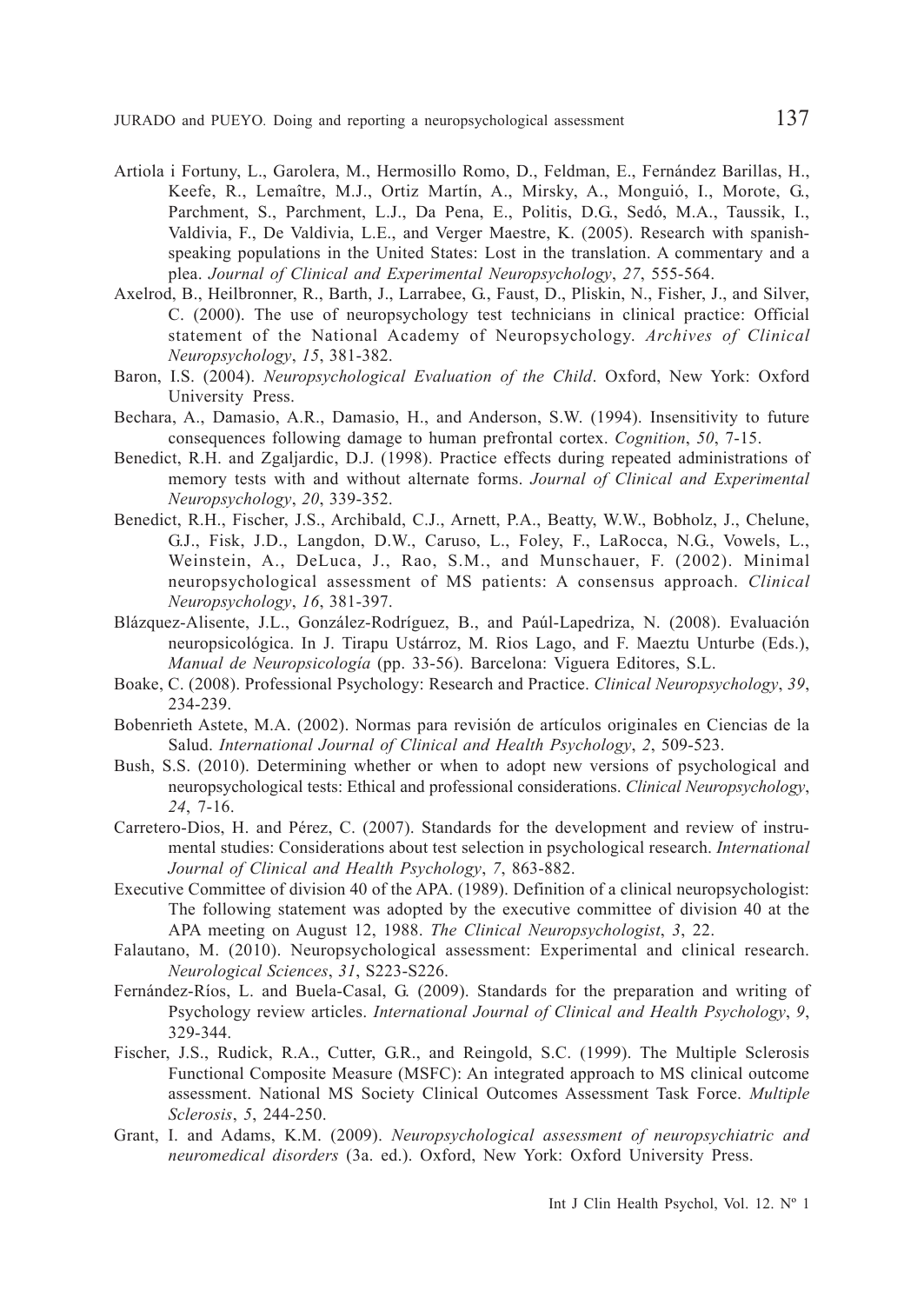- Heaton, R.K., Miller, S.W., Taylor, M.J., and Grant, I. (2004). *Revised comprehensive norms for an expanded Halstead–Reitan battery: Demographically adjusted neuropsychological norms for African American and Caucasian adults: Professional manual*. Lutz, F.L.: Psychological Assessment Resources.
- Heilbronner, R.L., Sweet, J.J., Morgan, J.E., Larrabee, G.J., and Millis, S.R. (2009). American Academy of Clinical Neuropsychology Consensus Conference Statement on the neuropsychological assessment of effort, response bias, and malingering. *Clinical Neuropsychology*, *23*, 1093-1129.
- Joy, S., Fein, D., Kaplan, E., and Freedman, M. (2001). Quantifying qualitative features of Block Design performance among healthy older adults. *Archives of Clinical Neuropsychology*, *16*, 157-170.
- Lezak, M.D., Howieson, D.B., and Loring, D.W. (2004). *Neuropsychological assessment* (4a. ed.). Oxford, New York: Oxford University Press.
- McCaffrey, R.J., Duff, K., and Westervelt, H.J. (2000). *Practitioner's Guide to Evaluating Change with Neuropsychological Assessment Instruments.* New York: Kluwer Academic /Plenum Publisher.
- Mckenna, P. and Warrington, E.K. (2009). The analytical approach to neuropsychological assessment. In I. Grant and K. M. Adams (Eds.), *Neuropsychological assessment of neuropsychiatric and neuromedical disorders* (3a. ed.) (pp. 25-41). Oxford, New York: Oxford University Press.
- Mitrushina, M., Boone, K.B., Razani, J., and D'Elia, L.F. (2005). *Handbook of normative data for neuropsychological assessment* (2a. ed.). Oxford, New York: Oxford University Press.
- Moltó, J.M., Igual, B., Pastor, I., González-Aniorte, R., and Asensio, M. (1997). Test de acentuación de palabras de González-Montalvo en una población sana. *Revista de Neurología*, *25*, 2062-2063.
- Nicholson, K., Martelli, M.F., and Zasler, N.D. (2001). Does pain confound interpretation of neuropsychological test results? *NeuroRehabilitation*, *16*, 225-230.
- Nuechterlein, K.H., Green, M.F., Kern, R.S., Baade, L.E., Barch, D.M., Cohen, J.D., Essock, S., Fenton, W.S., Frese, F.J., Gold, J.M., Goldberg, T., Heaton, R.K., Keefe, R.S., Kraemer, H., Mesholam-Gately, R., Seidman, L.J., Stover, E., Weinberger, D.R., Young, A.S., Zalcman, S., and Marder, S.R. (2008). The MATRICS Consensus Cognitive Battery, part 1: Test selection, reliability, and validity. *American Journal of Psychiatry*, *165*, 203- 213.
- Ogden-Epker, M. and Cullum, C.M. (2001). Quantitative and qualitative interpretation of neuropsychological data in the assessment of temporal lobectomy candidates. *Clinical Neuropsychology*, *15*, 183-195.
- Peña-Casanova, J., Blesa, R,, Aguilar, M., Gramunt-Fombuena, N., Gómez-Ansón, B., Oliva, R., Molinuevo, J.L., Robles, A., Barquero, M.S., Antúnez, C., Martínez-Parra, C., Frank-García, A., Fernández, M., Alfonso, V., and Sol, J.M. (2009). Spanish Multicenter Normative Studies (NEURONORMA Project): Methods and sample characteristics. *Archives of Clinical Neuropsychology, 24*, 307-319.
- Porech, A.M. (2000). The quantified process approach: An emerging methodology to neuropsychological assessment. *Clinical Neuropsychology*, *14*, 212-222.
- Rey, A. (2003). *REY, Test de copia y de reproducción de memoria de figuras geométricas complejas* (8a. ed.). Madrid: TEA.
- Rodríguez, M. (2009). Evaluación Neuropsicológica. In C. Junqué and J. Barroso (Eds.), *Manual de neuropsicología* (pp. 283-301). Madrid: Editorial Síntesis.
- Sirigu, A., Zalla, T., Pillon, B., Grafman, J., Agid, Y., and Dubois, B. (1995). Selective impairments in managerial knowledge following pre-frontal cortex damage. *Cortex*, *31*, 301-316.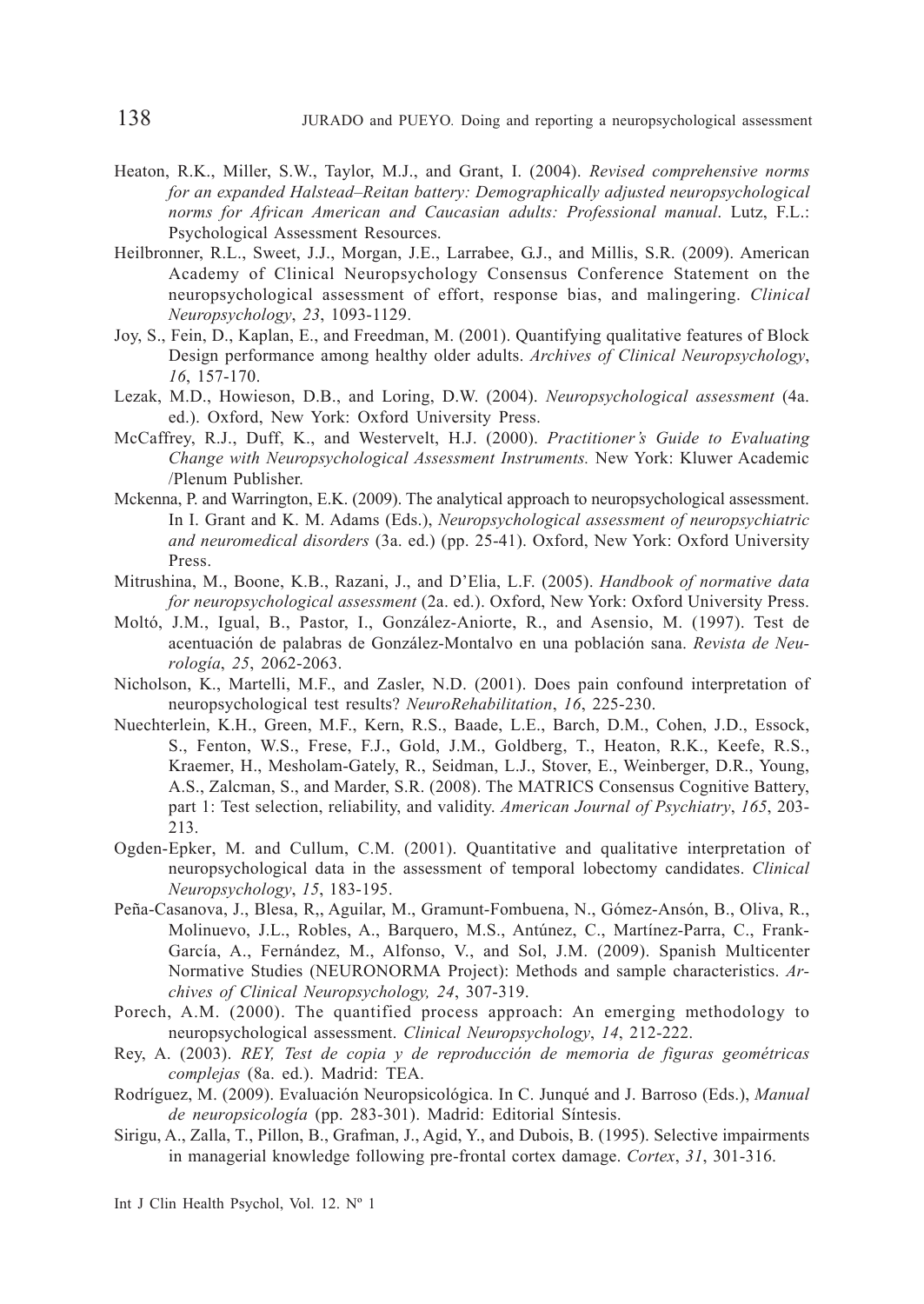- Strauss, E., Sherman, E.M.S., and Spreen, O. (2006). *A compendium of neuropsychological tests* (3a. ed.). Oxford, New York: Oxford University Press.
- Sweet, J.J., Nelson, N.W., and Moberg, P.J. (2006). The TCN/AACN 2005 «salary survey»: Professional practices, beliefs, and incomes of U.S. neuropsychologists. *Clinical Neuropsychologist*, *20*, 325–364.
- Tate, R.L. (2010). *A compendium of Tests, Scales and Questionnaires. The practitioner's Guide to measuring outcomes after acquired brain impairment*. New York: Psychology Press.
- Taylor, M.J. and Heaton, R.K. (2001). Sensitivity and specificity of WAIS-III/WMS-III demographically corrected factor scores in neuropsychological assessment. *Journal of the International Neuropsychological Society*, *7*, 867-874.
- Virués-Ortega, J. and Moreno-Rodríguez, R. (2008). Guidelines for clinical case reports in behavioral clinical Psychology. *International Journal of Clinical and Health Psychology*, *8*, 765-777.
- Wilson, B.A., Watson, P.C., Baddeley, A.D., Emslie, H., and Evans, J.J. (2000). Improvement or simply practice? The effects of twenty repeated assessments on people with and without brain injury. *Journal of the International Neuropsychological Society*, *6*, 469-479.

Received July 1, 2011 Accepted October 5, 2011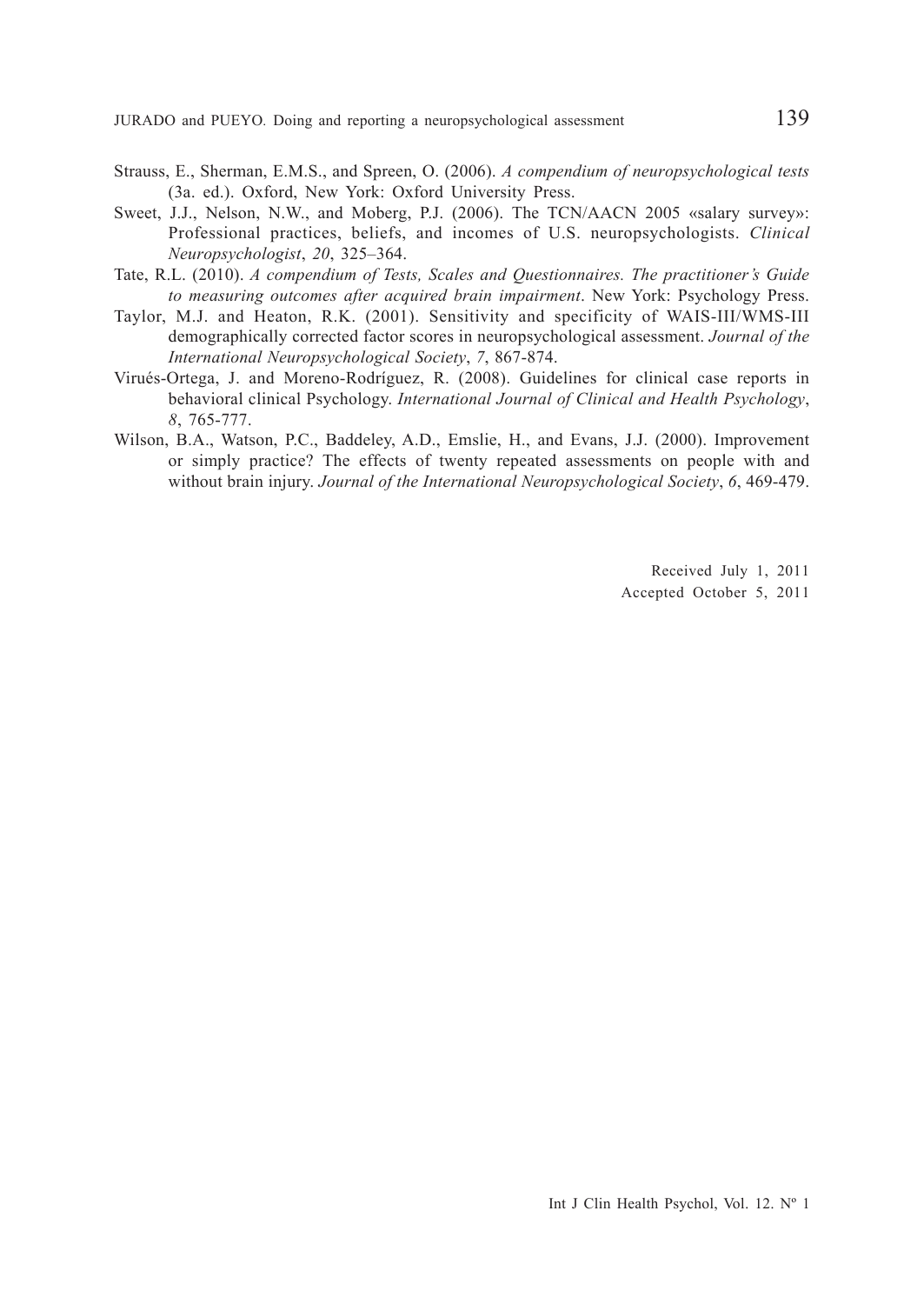| APPENDIX 1. Relevant issues for reporting a neuropsychological assessment. |  |  |  |
|----------------------------------------------------------------------------|--|--|--|
|----------------------------------------------------------------------------|--|--|--|

|         | <b>METHOD: PARTICIPANTS</b>                                                                                                      | YES | <b>UNCLEAR</b> | NO |
|---------|----------------------------------------------------------------------------------------------------------------------------------|-----|----------------|----|
|         | <b>Essential aspects</b>                                                                                                         |     |                |    |
| 1.      | Describe the inclusion criteria                                                                                                  |     |                |    |
| 2.      | Describe the exclusion criteria                                                                                                  |     |                |    |
| 3.      | If cognitive ability (low IQ or dementia) is one of the exclusion                                                                |     |                |    |
|         | criteria, specify and reference the scale and cut-off point used                                                                 |     |                |    |
| 4.      | Make clear that informed consent was obtained                                                                                    |     |                |    |
| 5.      | State the mean, standard deviation and range for the age of each                                                                 |     |                |    |
|         | group                                                                                                                            |     |                |    |
| 6.      | State the proportion of males and females in each group                                                                          |     |                |    |
| 7.      | State the mean, standard deviation and range for the number of                                                                   |     |                |    |
|         | years of education for each group, or the percentage of subjects                                                                 |     |                |    |
|         | with a given educational level or any other socio-demographic data                                                               |     |                |    |
|         | that may influence performance                                                                                                   |     |                |    |
| 8.      | If any of the groups has a medical condition, list any                                                                           |     |                |    |
|         | characteristics that may influence performance (duration and                                                                     |     |                |    |
|         | severity of the illness, location of the lesion, associated deficits,                                                            |     |                |    |
|         | medication)                                                                                                                      |     |                |    |
|         | <b>Recommended aspects</b>                                                                                                       |     |                |    |
| $1_{-}$ | Include references for any scales on which the inclusion/exclusion                                                               |     |                |    |
|         | criteria are based                                                                                                               |     |                |    |
| 2.      | Include references for any scales used to determine the severity of                                                              |     |                |    |
|         | a medical condition                                                                                                              |     |                |    |
|         |                                                                                                                                  |     |                |    |
|         |                                                                                                                                  |     |                |    |
|         |                                                                                                                                  |     |                |    |
|         | METHOD: NEUROPSYCHOLOGICAL ASSESSMENT                                                                                            | YES | <b>UNCLEAR</b> | NO |
|         | <b>Essential aspects</b>                                                                                                         |     |                |    |
| 1.      | Specify the correct name of the test                                                                                             |     |                |    |
| 2.      | Include the reference for the test                                                                                               |     |                |    |
| 3.      | If the reference for the test does not justify its use to assess the                                                             |     |                |    |
|         | function in question, include the reference which does do so                                                                     |     |                |    |
| 4.      | If test performance is compared at different points in time, explain                                                             |     |                |    |
|         | how practice effects were controlled for                                                                                         |     |                |    |
| 5.      | Describe the test: material, administration and scoring                                                                          |     |                |    |
| 6.      | Make clear if the original test procedure was followed or whether                                                                |     |                |    |
|         | modifications were introduced (the latter must be spelled out,                                                                   |     |                |    |
|         |                                                                                                                                  |     |                |    |
| 7.      | referenced and justified)<br>If the reference to any verbal tests administered is not in the same                                |     |                |    |
|         | language as the subjects' mother tongue, specify which adaptation                                                                |     |                |    |
|         | or translated version was used with these subjects                                                                               |     |                |    |
| 8.      |                                                                                                                                  |     |                |    |
| 9.      | If raw scores are used, indicate the maximum score possible<br>If using normative data other than those reported in the original |     |                |    |
|         | test reference, specify the origin of these data                                                                                 |     |                |    |
| 10.     |                                                                                                                                  |     |                |    |
|         | Specify the qualifications of the professional who administered<br>the tests                                                     |     |                |    |
|         | <b>Recommended aspects</b>                                                                                                       |     |                |    |
| 1.      |                                                                                                                                  |     |                |    |
|         | Explain clearly why the tests were chosen (correspondence with<br>the assessed function, psychometric properties, use in similar |     |                |    |

- 2. If parallel forms are used, include the reference that reports the reliability across forms
- 3. Describe the number of assessment sessions, their duration and the order in which tests were administered